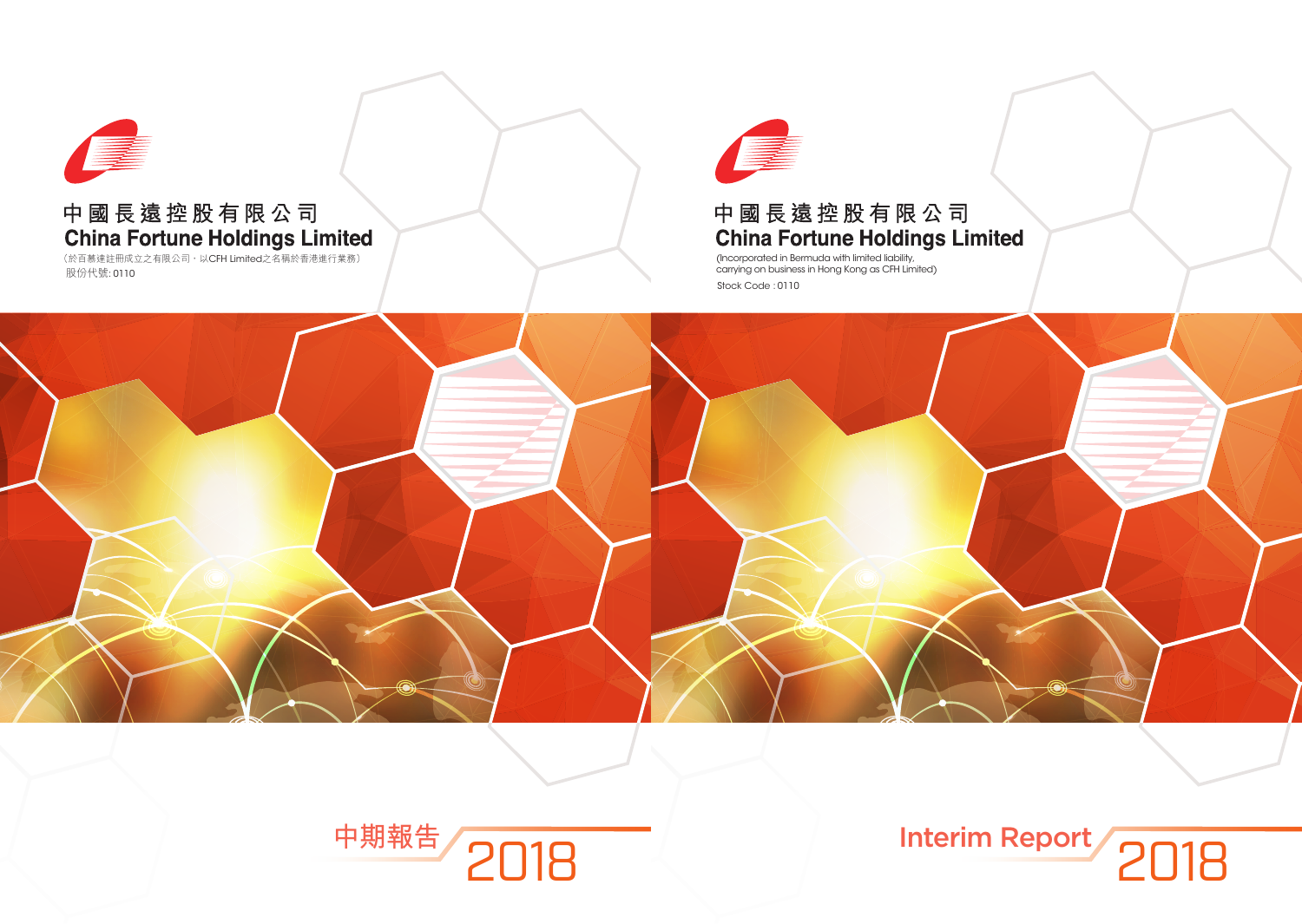# TABLE OF CONTENTS

| Corporate information                                    | 2  |
|----------------------------------------------------------|----|
| Review and outlook                                       | 3  |
| Other information                                        | 7  |
| Condensed consolidated income statement                  | 13 |
| Condensed consolidated statement of comprehensive income | 14 |
| Condensed consolidated statement of financial position   | 15 |
| Condensed consolidated statement of changes in equity    | 17 |
| Condensed consolidated statement of cash flows           | 18 |
| Notes to the condensed consolidated financial statements | 19 |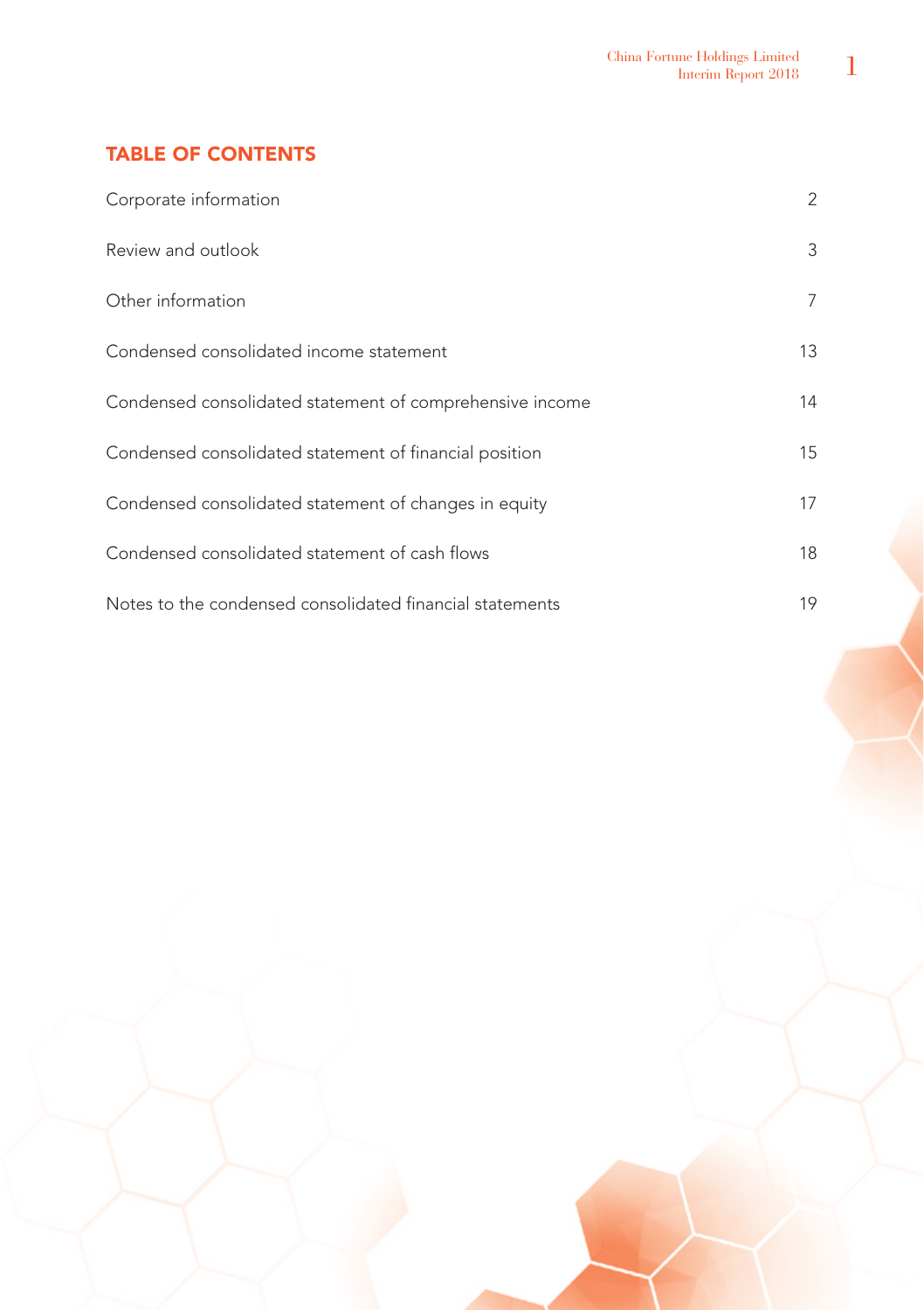# CORPORATE INFORMATION

# Board of Directors

Chairman and Executive Director Mr. Lau Siu Ying

### Executive Directors

Mr. Luo Xi Zhi (Resigned on 17 April 2018) Mr. Wang Yu

### Non-executive Director

Mr. Bao Kang Rong (Appointed on 4 June 2018)

### Independent Non-executive Directors

Mr. Chang Wing Seng, Victor (Retired on 1 June 2018) Dr. Law Chun Kwan Mr. Lam Man Kit Dr. Lo Wai Shun (Appointed on 4 June 2018)

# Company Secretary

Mr. Fok Wai Ming, Eddie (Resigned on 3 April 2018) Mr. So Chi Kai (Appointed on 3 April 2018)

# Audit Committee

Mr. Lam Man Kit (Committee Chairman) (Appointed as Chairman on 4 June 2018) Mr. Chang Wing Seng, Victor (Retired on 1 June 2018) Dr. Law Chun Kwan Dr. Lo Wai Shun (Appointed on 4 June 2018)

# Remuneration Committee

Mr. Lam Man Kit (Committee Chairman) (Appointed as Chairman on 4 June 2018) Mr. Chang Wing Seng, Victor (Retired on 1 June 2018) Mr. Lau Siu Ying Dr. Law Chun Kwan Dr. Lo Wai Shun (Appointed on 4 June 2018)

# Nomination Committee

Mr. Lau Siu Ying (Committee Chairman) Mr. Wang Yu Mr. Chang Wing Seng, Victor (Retired on 1 June 2018) Dr. Law Chun Kwan Mr. Lam Man Kit Dr. Lo Wai Shun (Appointed on 4 June 2018)

# Registered Office

Clarendon House, 2 Church Street Hamilton HM11, Bermuda

# Hong Kong Head Office

Room 1505-07, Tower A, Regent Centre 63 Wo Yi Hop Road, Kwai Chung Hong Kong

# China Head Office

Room 9008, Yong Xin Building 887 Huai Hai Zhong Road Huangpu District Shanghai, PRC

# Shanghai Office

Room 328, Xin Mao Lou 2 Tai Zhong Nan Lu Waigaoqiao Free Trade Zone Shanghai, PRC

# Principal Share Registrar and Transfer Office

Codan Services Limited Clarendon House, 2 Church Street Hamilton HM11, Bermuda

# Hong Kong Branch Share Registrar and Transfer Office

Tricor Abacus Limited Level 22, Hopewell Centre 183 Queen's Road East Hong Kong

# Auditor

BDO Limited

### Legal Advisors

As to Hong Kong law: S.T. Cheng & Co., Solicitors

As to Bermuda law: Conyers Dill & Pearman

### Principal Bankers

Bank of China China Merchants Bank ICBC (Asia)

### Corporate Websites

www.fortunetele.com www.chinafortune.com

# Stock Code

110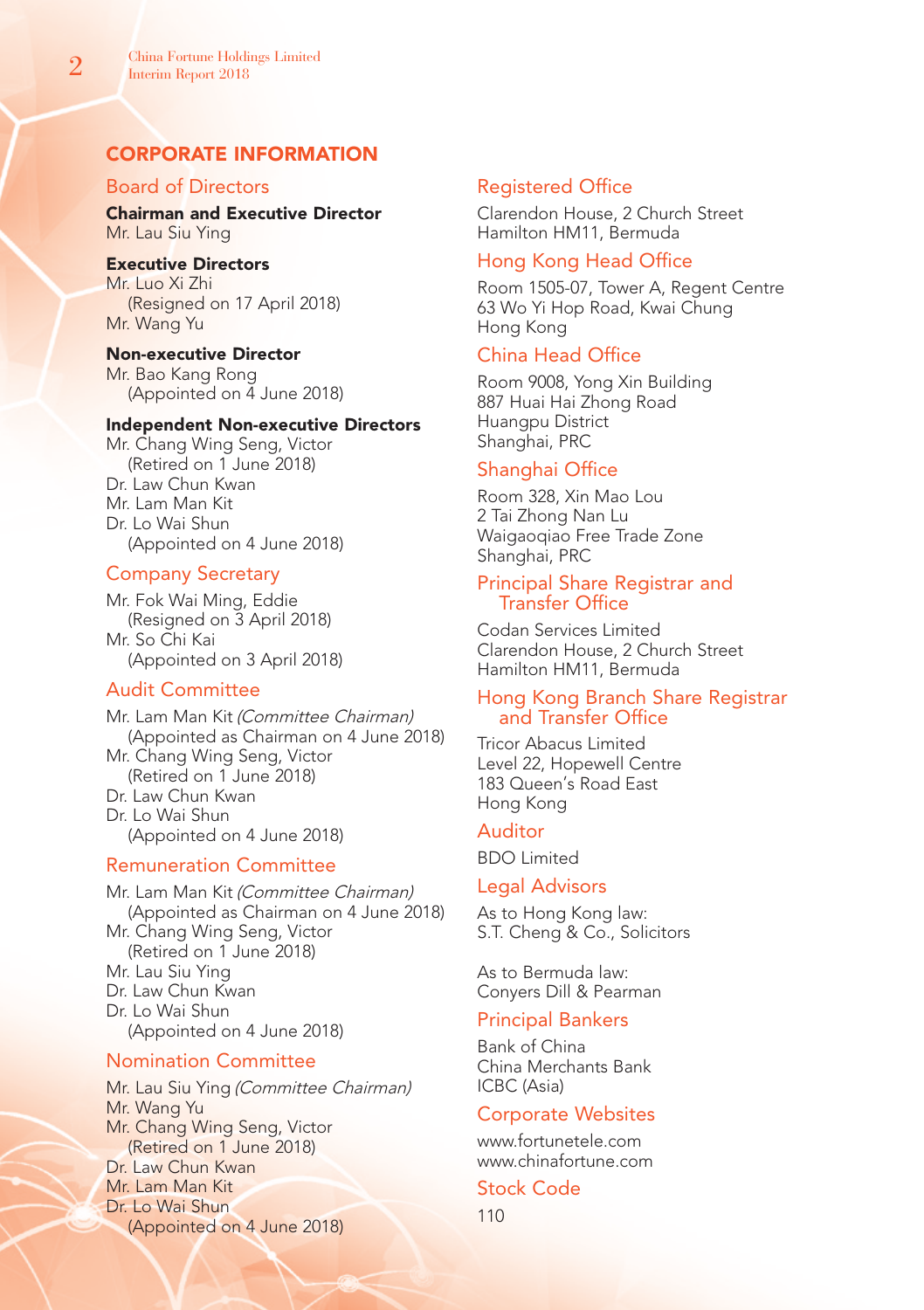# REVIEW AND OUTLOOK

# Financial Review

The Group's turnover in mobile phone business increased in the period. The Group recorded a consolidated revenue during the period of HK\$39.5 million when compared to the previous corresponding period of HK\$0.5 million. The gross profit amounted to HK\$0.5 million, an increase of 25.0% when compared to the previous corresponding period of HK\$0.4 million. The gross margin percentage during the period was 1.4% which was lower than the previous corresponding period of 79.7%. As a result, the Group reported a loss of HK\$19.3 million during the period when compared to a loss of HK\$7.0 million in the previous corresponding period.

The other gains and losses during the period consisted of an impairment loss recognised in respect of prepayments paid to a supplier amounted to HK\$10.7 million, fair value loss on financial assets at fair value through profit or loss of HK\$0.4 million and value-added-tax paid of HK\$1.7 million.

No selling and distribution costs were recorded for the six months ended 30 June 2018 when compared to the previous corresponding period of HK\$0.4 million. The administrative expenses amounted to HK\$6.7 million when compared to the previous corresponding period of HK\$7.0 million.

The finance costs during the period was HK\$0.6 million which was approximately the same as in the previous corresponding period.

The net asset value of the Group as at 30 June 2018 amounted to HK\$15.3 million or HK\$0.02 per share when compared to HK\$31.4 million or HK\$0.03 per share as at 31 December 2017. As at 30 June 2018, the Group's other borrowings amounted to HK\$14.6 million, which was maintained at the similar level as at 31 December 2017.

The gearing ratio of the Group, defined as the ratio of the total long-term liabilities to the shareholder's equity, was 1.77 as at 30 June 2018 when no long-term liabilities was noted as at 31 December 2017.

The total cash and cash equivalents amounted to HK\$14.3 million (most of which were placed as deposits in the banks in the PRC) as at 30 June 2018 without any deposit pledged to banks. The Group is financed by a combination of its equity capital, cash flow generated from its operation and other borrowings. During the period, there was no material change in the funding and treasury policy of the Group. The Group considers the only potential currency exposure is in Renminbi as the majority of its revenue is derived in the PRC. It is the treasury policy of the Group to manage its foreign currency exposure whenever its financial impact is material to the Group.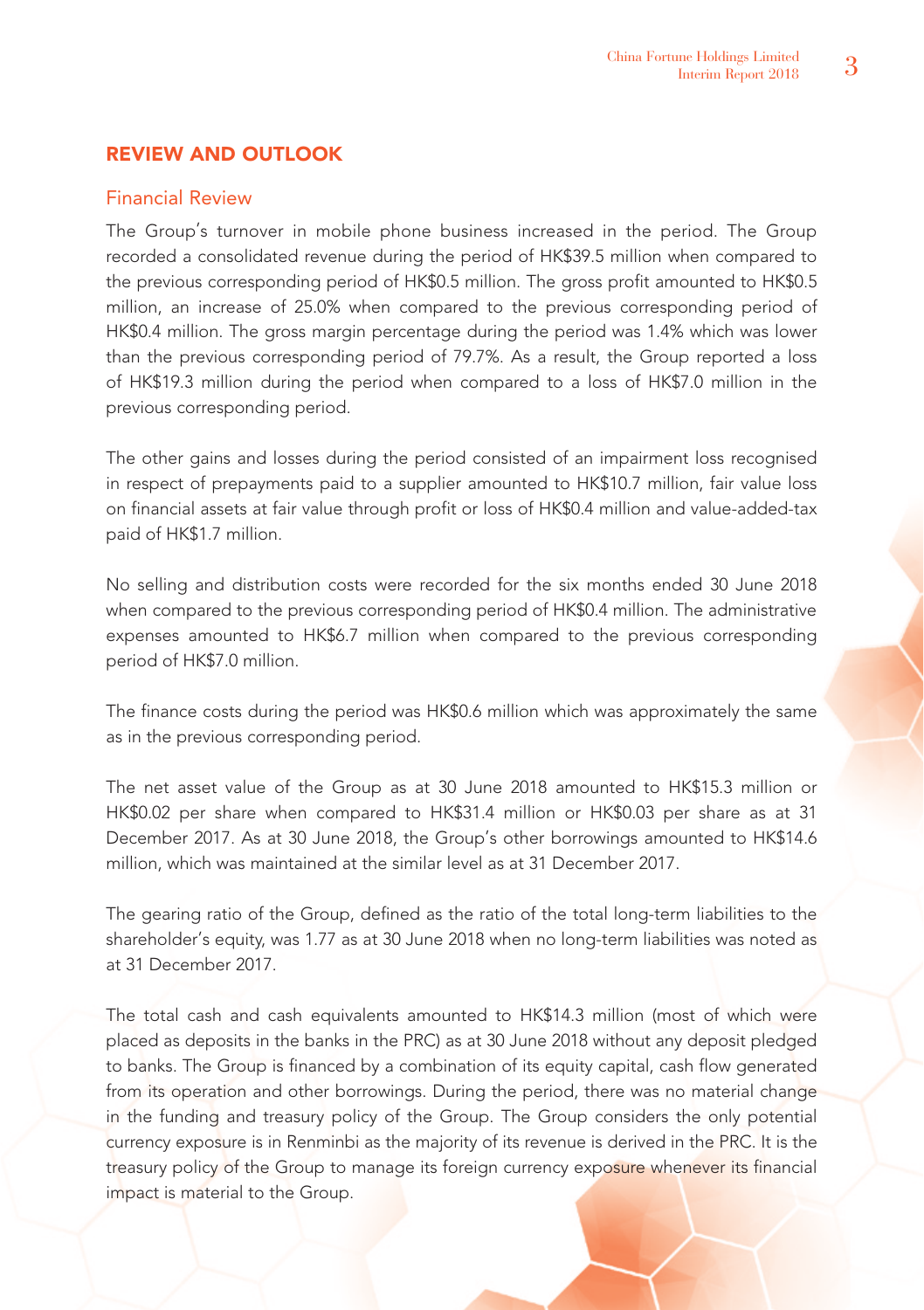The inventories of the Group as at 30 June 2018 amounted to HK\$1.2 million, as compared to HK\$2.1 million as at 31 December 2017. The inventory turnover period was 10 days for the six months ended 30 June 2018, as compared with that for the year ended 31 December 2017 of 69 days. The inventory was mainly the extracted ore in the mine. The Group will continue to apply strict policy in inventory control in the future.

The amount of trade and other receivables as at 30 June 2018 was HK\$21.5 million, as compared to HK\$12.6 million as at 31 December 2017. In order to minimise the credit risk for the trade receivables, the Group has implemented prudent control on the determination of credit limits, credit approvals and other monitoring procedures to ensure that follow-up action is taken to recover overdue debts.

As at 30 June 2018, the Group had in total 23 employees as compared to 15 employees as at 31 December 2017. Employees were remunerated according to the nature of their job duties and market trend. The Group provided staff welfare and fund contribution to its employees in accordance with the prevailing regulations in the PRC and Hong Kong. There was no material change in the remuneration policy, bonus scheme and share option scheme during the period. The Group has a share option scheme, under which the Company may grant share options to the participants, including directors and employees, to subscribe for shares of the Company.

# Market and Business Review, and Outlook

### Trading and Distribution of Mobile Phone Business

The Group was involved in the business of trading, wholesale and retail of mobile phones and telecom equipment in China. Although there was growth in the mobile phone market, the competition in the mobile phone retail market was very keen and the Group's performance in this area had been affected. Customers focus is expected to gradually shift from the functionality of mobile phone to the shopping experience. Customers will normally require services such as function presentations, digital phone books synchronization and preinstalling software, etc, in purchasing a mobile phone. In the 3G & 4G era, the convergence of mobile telecommunications and the Internet also led to rapid development of value-added business which requires the retail channels to advance from a pure sales platform to an integrated service platform. In this regard, the large mobile telecommunication chain stores have advantages.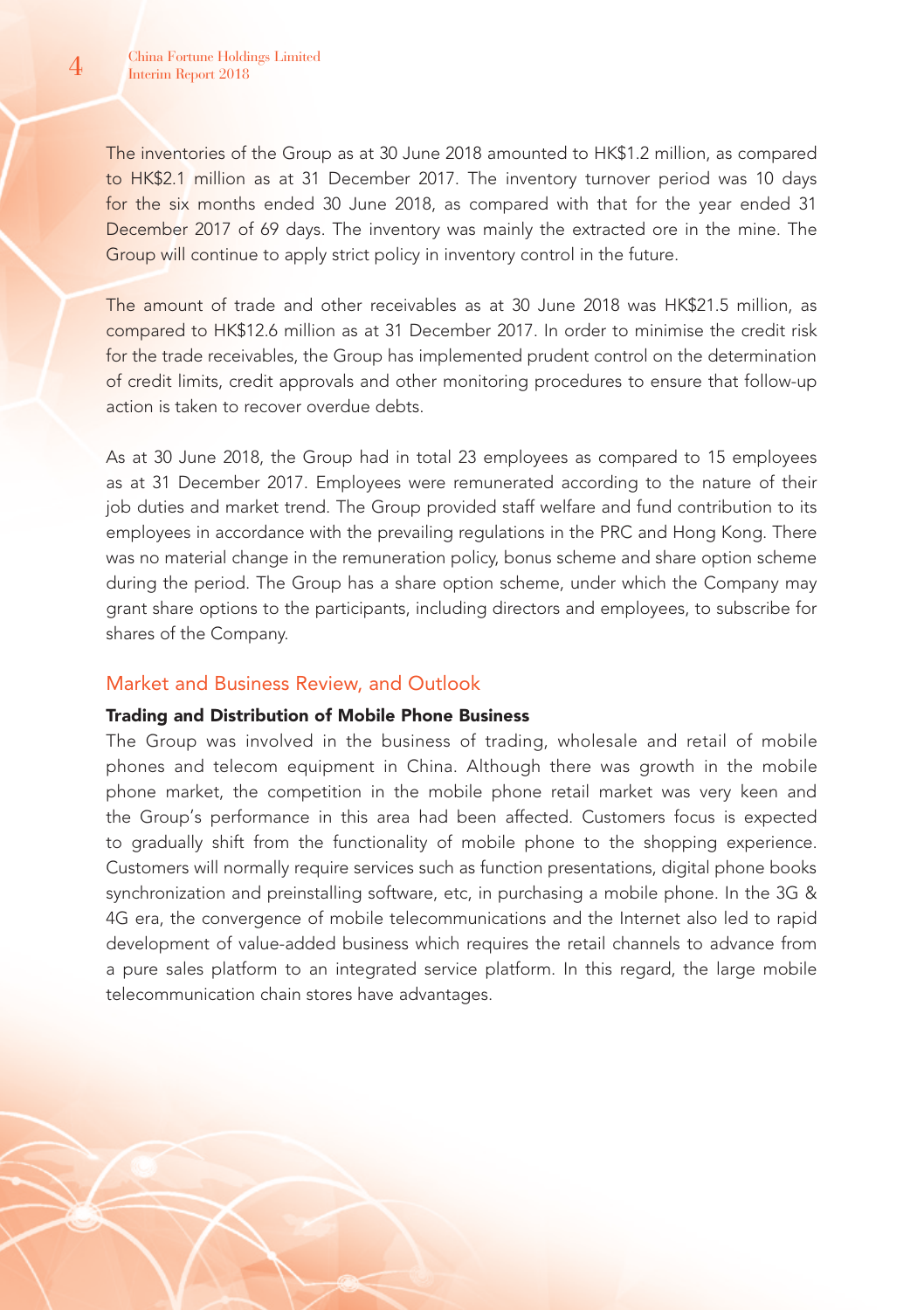# Mining Business

We commenced developing a new mining site exploitation system in our Strontium mining site since 2010. After the expiration of a 5-year mining operating permit on 25 September 2012, Sifa Mining obtained a renewed mining operating permit for 2 years (the "2-year Permit 2012-2014") from the Ministry of Land and Resources of the PRC(中華人民共和 國國土資源部)("MLR"), under which Sifa Mining was allowed to carry out exploration activities only, but not exploitation activities. The 2-year Permit 2012-2014 was expired on 25 September 2014.

On 27 April 2015, a mining operating permit was granted by MLR for a term of 2 years from 25 September 2014 to 25 September 2016 under which a restriction was added that no exploitation activities were allowed but only exploration activities. Such restriction imposed on the renewed mining permit was basically the same as the previous mining permit which was approved by MLR in 2012 whilst the application for mining exploitation permit is a continuing process.

The Board has come to the attention that the Department of Land and Resources of Hubei Province of the People's Republic of China (the "DLR") issued an announcement (the "DLR Announcement") published on 29 December 2017 in respect of the deadline of application for renewal of the expired mining operating permit. In the DLR Announcement, the DLR instructed the owners of the expired mining operating permits to furnish the application procedures for the renewal before 28 February 2018. If the owners fail to do so, they are responsible to de-register the mining operating permits before 31 March 2018 by themselves or the DLR will de-register the permits instead. The Group was not be able to furnish the application before the deadline and therefore, instructed the lawyer to clarify with the DLR the Group's situation on whether the Group is allowed to submit a new application for the mining operating permit in future. Up to the date of this report, the Group has not yet received the reply from the DLR.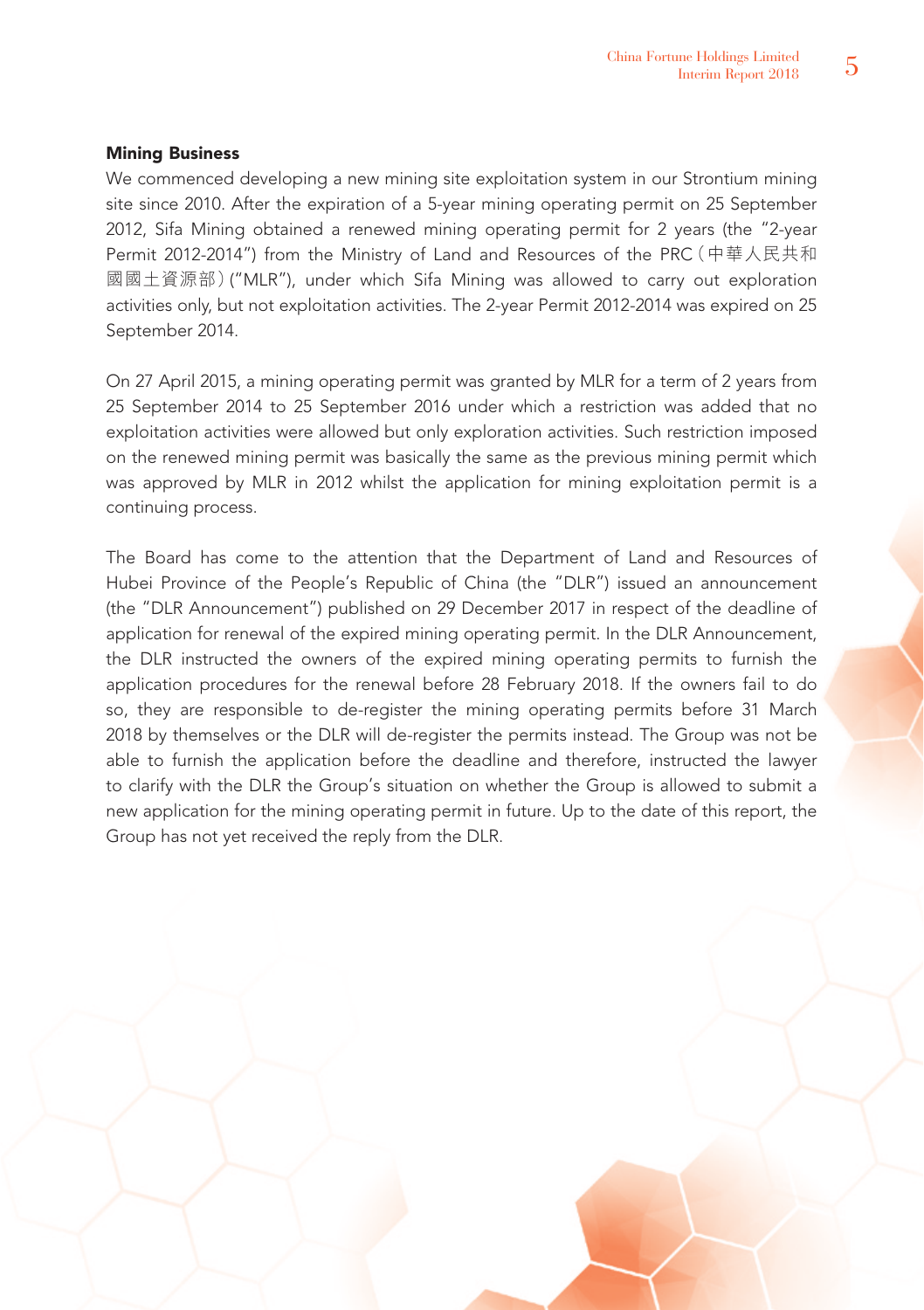The Directors are of the opinion that there is material uncertainty on whether the Group will be able to make a new application for the mining operating permit because of the DLR Announcement. Also, high capital investment is to be involved for the new application and the reversal of the industry downturn is still unpredictable. The Directors have factored these into their assessment of the recoverable amount of the Group's mining right and related plant and equipment, and the carrying amount of the related deferred tax liabilities as at 31 December 2017, and provided a full impairment of the mining right of HK\$174,589,000 and related plant and equipment of HK\$8,965,000 and derecognised all the related deferred tax liabilities of HK\$41,116,000 in the profit or loss during the year ended 31 December 2017.

While it cannot be predicted precisely when the downturn will end, the Board proceeded in a prudent way to formulate the construction plan. The industry cycle and market situation are also being closely monitered. Nevertheless, the Directors are also exploring all commercially viable opportunities to maximise the return from this investment, including finding potential buyers.

# Prospects and Outlook

The continued economic growth in the PRC is fuelled by a high internal consumption. As the world's biggest handset market, there were more than 1.4 billion handset subscribers in the PRC with an increase of around 95.6 million subscribers in 2017. There were around 1 billion 4G users among the total subscribers, and forecasted to increase much further in the near future. On the other hand, there were more than 1.1 billion mobile Internet users which implies that there are huge business opportunities in both mobile application and mobile commerce. Since the Group has been in the related mobile phone industry for decades, big data, mobile phone operating system and mobile internet would be surely the key business areas that the Group is interested in. Blockchain technology is another area that the Group is pursuing. The Group is actively looking for further opportunities which will further enhance the shareholders' value.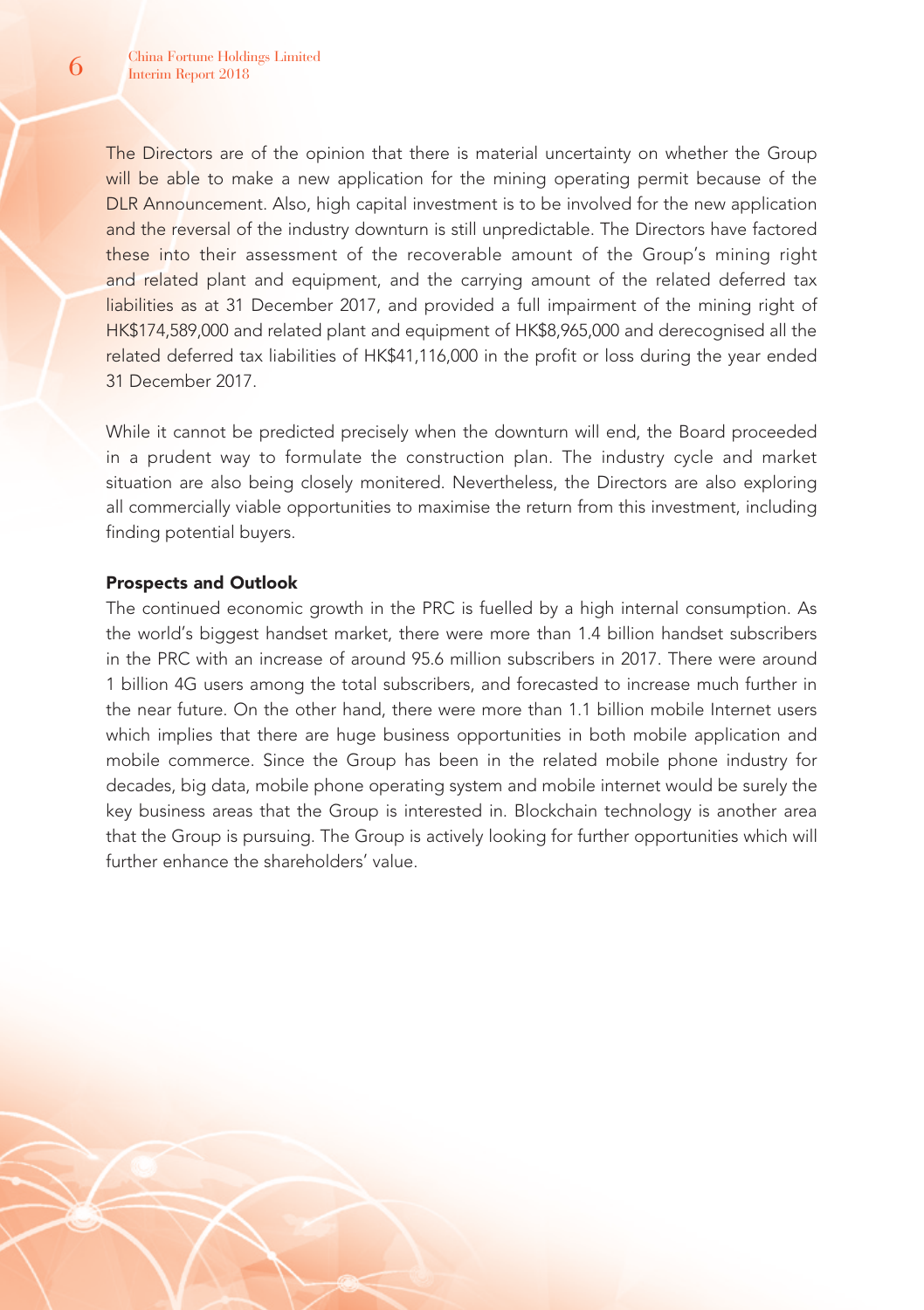# OTHER INFORMATION

# Directors' and Chief Executive's interests in shares and underlying shares

At 30 June 2018, the interests and short positions of the directors, the chief executive and their associates in the shares and underlying shares of the Company and its associated corporations (within the meaning of Part XV of the Securities and Future Ordinance ("SFO")), which were required to be notified to the Company and The Stock Exchange of Hong Kong Limited (the "Stock Exchange") pursuant to Divisions 7 and 8 of Part XV of the SFO (including interests and short positions which they were taken or deemed to have under such provisions of the SFO), or as recorded in the register maintained by the Company pursuant to Section 352 of the SFO, or as otherwise notified to the Company and the Stock Exchange pursuant to the Model Code for Securities Transactions by Directors of Listed Companies (the "Model Code"), were as follows:

# (a) Ordinary shares of HK\$0.10 each of the Company

| Name of director | Capacity                                  | Number of<br>issued ordinary<br>shares held | Percentage<br>of the issued<br>share capital of<br>the Company |
|------------------|-------------------------------------------|---------------------------------------------|----------------------------------------------------------------|
| Mr. Lau Siu Ying | Held by a discretionary trust<br>(Note 1) | 188,300,013                                 | 20.52%                                                         |
|                  | Beneficial owner                          | 267,996,285                                 | 29.20%                                                         |
|                  |                                           | 456,296,298                                 | 49.72%                                                         |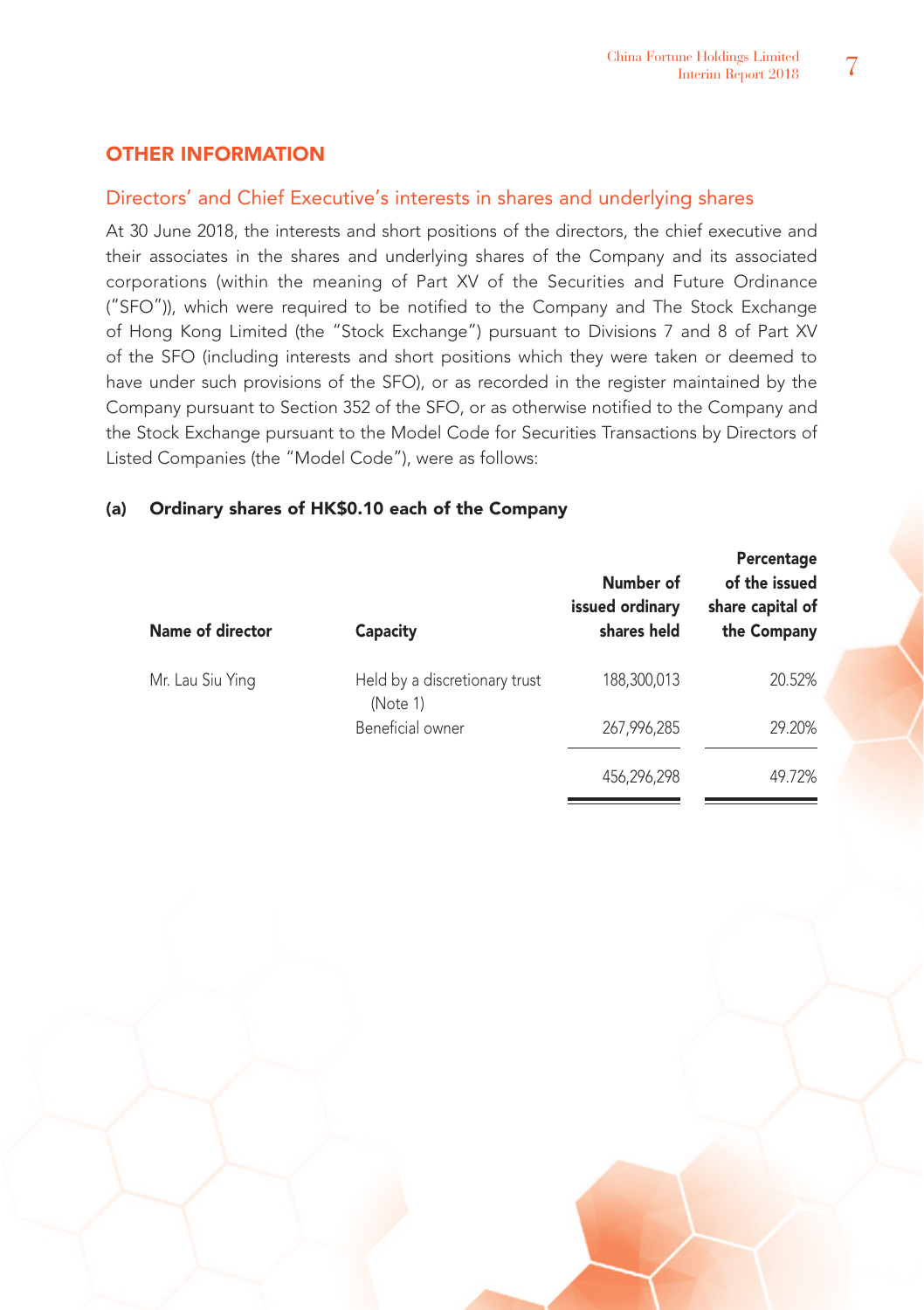# (b) Share options

| Name of director                                                                                                       | Capacity                                                 | Number of                                        | Number of<br>options held underlying shares      |
|------------------------------------------------------------------------------------------------------------------------|----------------------------------------------------------|--------------------------------------------------|--------------------------------------------------|
| Mr. Lau Siu Ying<br>Mr. Luo Xi Zhi (Note 2)<br>Mr. Wang Yu<br>Mr. Chang Wing Seng, Victor Beneficial owner<br>(Note 3) | Beneficial owner<br>Beneficial owner<br>Beneficial owner | 8,000,000<br>1,000,000<br>1,000,000<br>1.500.000 | 8,000,000<br>1,000,000<br>1,000,000<br>1,500,000 |
|                                                                                                                        |                                                          | 11,500,000                                       | 11,500,000                                       |

Notes:

- 1. These shares are held by Future 2000 Limited, a company incorporated in the British Virgin Islands which in turn is held by a discretionary trust, the beneficiaries of which include Mr. Lau Siu Ying, his spouse and his children.
- 2. Mr. Luo Xi Zhi resigned as executive director of the Company on 17 April 2018.
- 3. Mr. Chang Wing Seng, Victor retired as independent non-executive director of the Company on 1 June 2018.

The interest disclosed above represents long positions in the shares and underlying shares of the Company or its associated corporations.

Save as disclosed above, none of the directors, chief executives nor their associates had any interests or short positions in any shares or underlying shares of the Company or any of its associated corporations as defined in the SFO at 30 June 2018.

# Share options

As the old share option scheme had expired on 26 January 2014, the Company adopted a new share option scheme (the "New Share Option Scheme") on 28 May 2014.

As at 30 June 2018, the Company had 11,900,000 outstanding options granted under the old share option scheme, which shall continue to be valid and exercisable during the prescribed exercisable period in accordance with the old share option scheme.

The purpose of the New Share Option Scheme is to enable the Company to grant options to selected eligible participants as incentives or rewards for their contribution or potential contribution to the Group or any invested entity.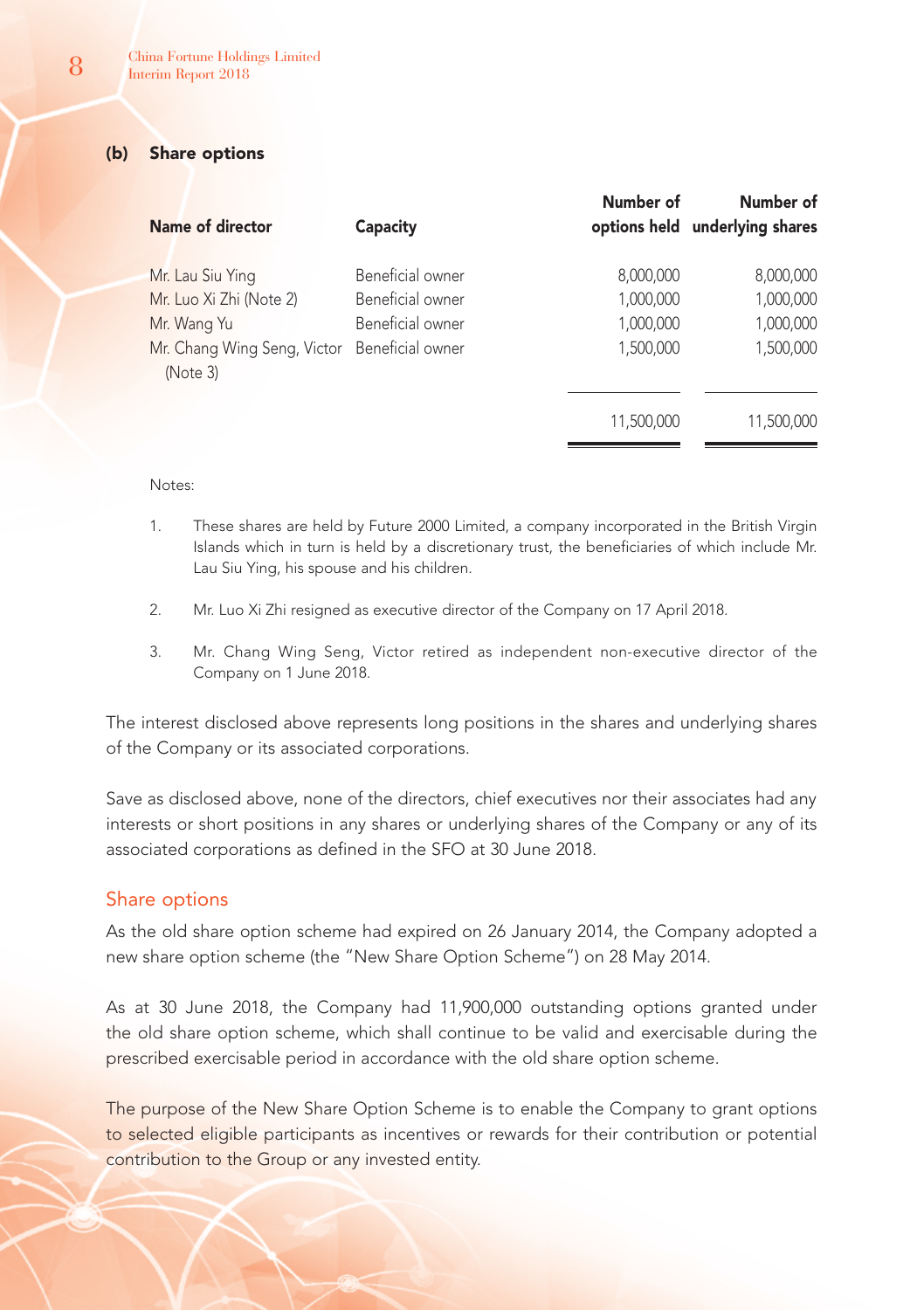The rules of the New Share Option Scheme provide that the Company may specify the eligible participants to whom options shall be granted, the number of shares subject to each option and the date on which the options shall be granted. The basis for determining the subscription price is also specified precisely in the rules of the New Share Option Scheme. Subject to the terms of the New Share Option Scheme, the Board may in its absolute discretion when making an offer impose any conditions, restrictions or limitation in relation thereto in addition to those set forth in the New Share Option Scheme as it may think fit including continuing eligibility criteria, conditions, restrictions or limitations relating to the achievement of performance, operating or financial targets by the Company and/ or the grantee, the satisfactory performance or maintenance by the grantee of certain conditions or obligations or the time or period when the right to exercise the option partly or fully shall vest provided always that no offer made to such grantee would or might constitute an invitation to the public to subscribe for the shares under any applicable laws, legislations and regulations.

The New Share Option Scheme is principally the same as the old share option scheme.

The following table disclosed the movements in the share options of the Company during the period:

|                                      | Date of<br>grant | <b>Exercise</b><br>price<br>per share<br>HK\$ | Outstanding<br>at beginning<br>of the period | Granted<br>during<br>the period | <b>Exercised</b><br>during<br>the period | Lapsed<br>during<br>the period | Outstanding<br>at end of<br>the period |
|--------------------------------------|------------------|-----------------------------------------------|----------------------------------------------|---------------------------------|------------------------------------------|--------------------------------|----------------------------------------|
| Category I - Directors               |                  |                                               |                                              |                                 |                                          |                                |                                        |
| Mr. Lau Siu Ying                     | 12.7.2013        | 0.255                                         | 8,000,000                                    |                                 |                                          | $\overline{\phantom{a}}$       | 8,000,000                              |
| Mr. Luo Xi Zhi (Note 1)              | 12.7.2013        | 0.255                                         | 1,000,000                                    | -                               | ۰                                        | $\overline{\phantom{a}}$       | 1,000,000                              |
| Mr. Wang Yu                          | 12.7.2013        | 0.255                                         | 1,000,000                                    |                                 |                                          | $\overline{\phantom{0}}$       | 1,000,000                              |
| Mr. Chang Wing Seng, Victor (Note 2) | 12.7.2013        | 0.255                                         | 1,500,000                                    |                                 |                                          |                                | 1,500,000                              |
| Total for directors                  |                  |                                               | 11,500,000                                   |                                 |                                          |                                | 11,500,000                             |
| Category II - Employees              |                  |                                               |                                              |                                 |                                          |                                |                                        |
| Employees                            | 12.7.2013        | 0.255                                         | 100,000                                      |                                 |                                          |                                | 100,000                                |
| <b>Category III - Consultants</b>    |                  |                                               |                                              |                                 |                                          |                                |                                        |
| Consultants                          | 12.7.2013        | 0.255                                         | 300,000                                      |                                 |                                          |                                | 300,000                                |
| Total for all categories             |                  |                                               | 11,900,000                                   |                                 |                                          |                                | 11,900,000                             |
|                                      |                  |                                               |                                              |                                 |                                          |                                |                                        |

# Notes:

1. Mr. Luo Xi Zhi resigned as executive director of the Company on 17 April 2018.

2. Mr. Chang Wing Seng, Victor retired as independent non-executive director of the Company on 1 June 2018.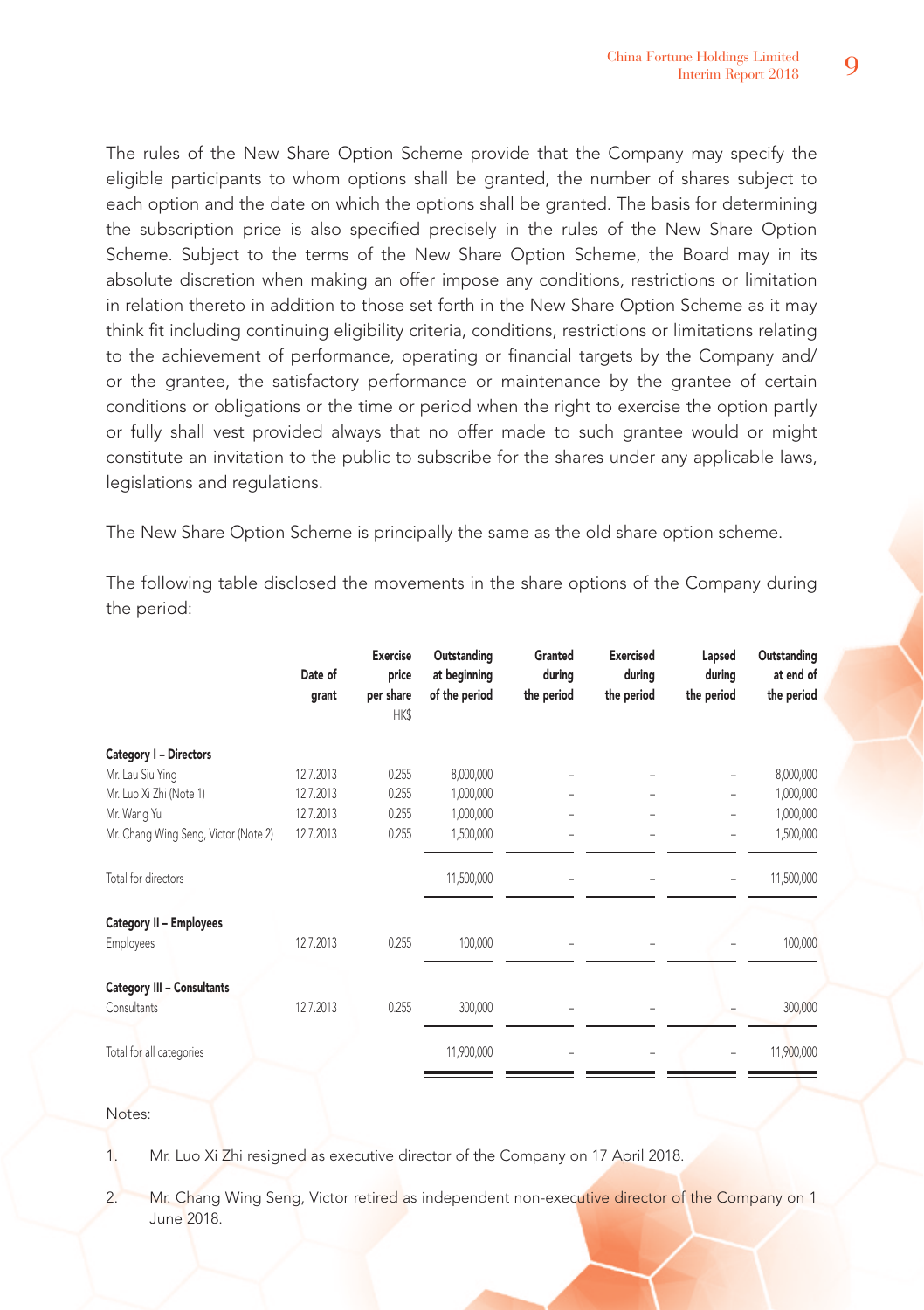# Directors' rights to acquire shares or debentures

Other than the share option scheme disclosed above, at no time during the period was the Company, its holding company or any of its subsidiaries a party to any arrangements to enable the directors of the Company to acquire benefits by means of the acquisition of shares in, or debentures of, the Company or any other body corporate. None of the directors, their spouses or children under the age of 18 had any rights to subscribe for the securities of the Company or had exercised any such rights during the period.

# Substantial shareholders

The register of substantial shareholders maintained by the Company pursuant to Section 336 of the SFO shows that, as at 30 June 2018, the following shareholders had notified the Company of relevant interests in the issued share capital of the Company.

# (a) Ordinary shares of HK\$0.10 each of the Company

| Name of<br>substantial shareholder | Capacity                                  | Number of<br>issued ordinary<br>shares held | Percentage<br>of the issued<br>share capital of<br>the Company |
|------------------------------------|-------------------------------------------|---------------------------------------------|----------------------------------------------------------------|
| Mr. Lau Siu Ying                   | Held by a discretionary trust<br>(Note 1) | 188.300.013                                 | 20.52%                                                         |
|                                    | Beneficial owner                          | 267.996.285                                 | 29.20%                                                         |
|                                    |                                           | 456,296,298                                 | 49.72%                                                         |
| Mr. Lee Wai, Timothy               | Held by controlled entity<br>(Note 2)     | 188,300,013                                 | 20.52%                                                         |

# (b) Share options

| Name of<br>substantial shareholder | Capacity         | Number of | Number of<br>options held underlying shares |
|------------------------------------|------------------|-----------|---------------------------------------------|
| Mr. Lau Siu Ying                   | Beneficial owner | 8.000.000 | 8.000.000                                   |
| Mr. Lee Wai, Timothy               | Beneficial owner | 300,000   | 300,000                                     |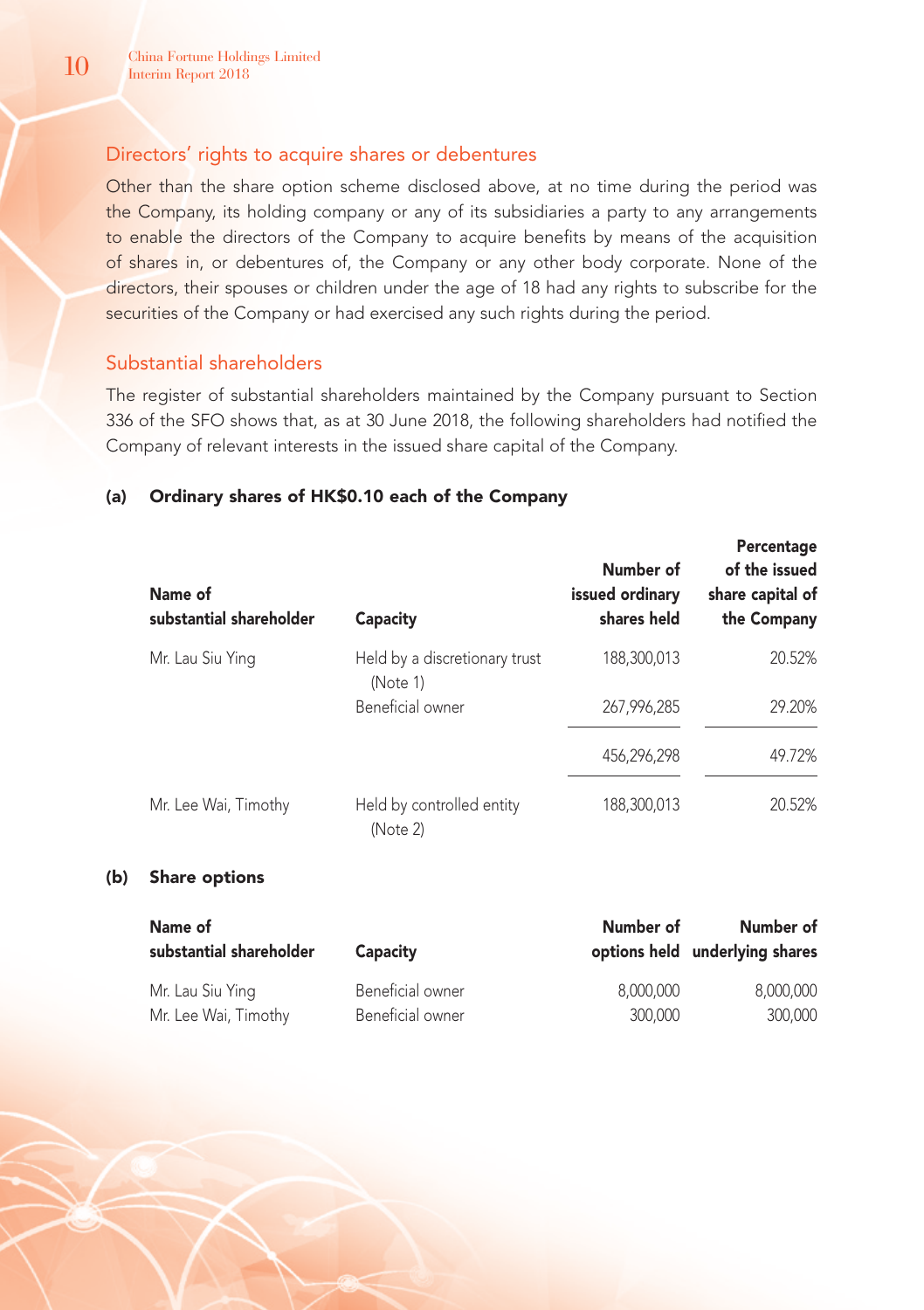Notes:

- 1. These shares are held by Future 2000 Limited, a company incorporated in the British Virgin Islands which in turn is held by a discretionary trust. The beneficiaries of the discretionary trust include Mr. Lau Siu Ying, his spouse and his children.
- 2. Under the SFO, Mr. Lee Wai, Timothy is deemed to have interests in the shares of the Company as he is entitled to exercise more than one-third of the voting power at general meetings of Future 2000 Limited.

# Purchase, sale or redemption of listed securities of the Company

During the period, neither the Company nor any of its subsidiaries purchased, sold or redeemed any of the listed securities of the Company.

# CORPORATE GOVERNANCE

# Compliance with the Corporate Governance Code

For the six months ended 30 June 2018, the Company has complied with the Corporate Governance Code ("the Code") as set out in Appendix 14 of the Listing Rules, except that:

- 1. Provision A.2.1 of the Code stipulates that the roles of chairman and chief executive officer should be separated and should not be performed by the same individual but Mr. Lau Siu Ying currently assumes both roles of the Chairman and the Chief Executive Officer of the Company. Provision A.4 of the Code states that all directors should be subject to re-election at regular intervals. However, Mr. Lau Siu Ying, being the Chairman of the Board, does not need to retire by rotation. Mr. Lau Siu Ying has been in charge of the overall management of the Company since its incorporation. As a result, although he does not need to retire by rotation and assumes both roles of the Chairman and the Chief Executive Officer of the Company, the Board considers that such arrangement at the current stage of development of the Group can facilitate the execution of its business strategies and maximise the effectiveness of its operations. Nevertheless, through the supervision from the Board including the Independent Non-executive Directors, the interests of the shareholders should be adequately and fairly considered.
- 2. All Non-executive Directors of the Company are not appointed for a specific term as stipulated under the provision A.4.1 of the Code but are subject to retirement by rotation in accordance with the Company's Bye-laws. In accordance with the relevant provisions in the Bye-laws of the Company, if the appointment of Directors is made by the Board, the Directors so appointed must stand for election by the shareholders at the first annual general meeting following their appointments and all Directors, except the Chairman, must stand for re-election by the shareholders by rotation.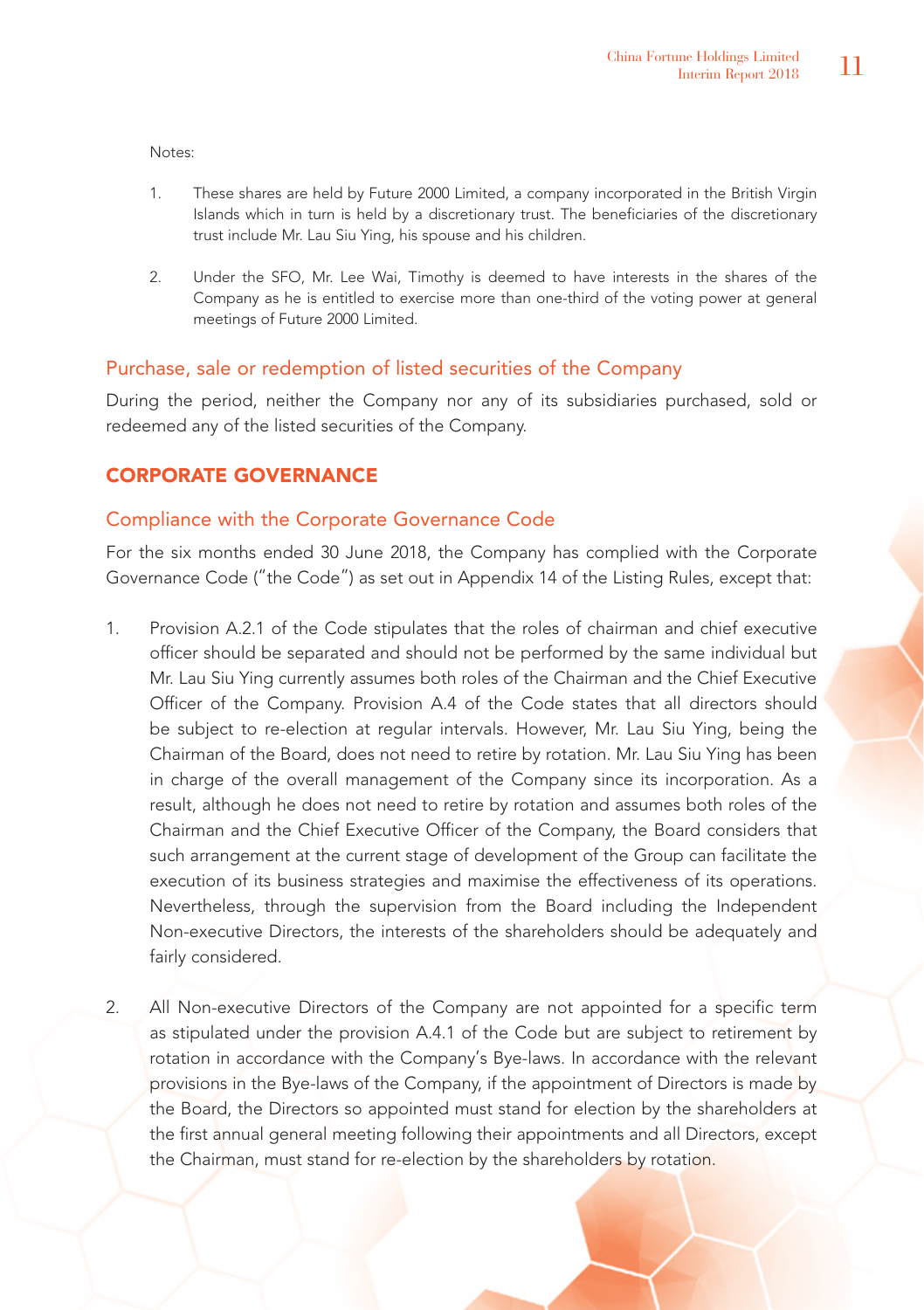# AUDIT COMMITTEE

The Company has formulated written terms of reference for the Audit Committee in accordance with the requirements of the Listing Rules. The Audit Committee is delegated by the Board to assess matters related to the financial statements and to provide recommendations and advices regarding the Company's financial reporting matters, including the review of the interim results for the six months ended 30 June 2018, the internal control and risk management system. The Audit Committee has reviewed and approved this report.

As at the date of this report, the Audit Committee comprises three Independent Nonexecutive Directors, Mr. Lam Man Kit (Chairman of the Audit Committee), Dr. Law Chun Kwan and Dr. Lo Wai Shun.

# COMPLIANCE WITH THE MODEL CODE

The Company has adopted the Model Code for Securities Transactions by Directors of Listed Issuers (the "Model Code") as set out in Appendix 10 of the Listing Rules.

Having made specific enquiry of the Directors of the Company, all the Directors confirmed that they had complied with the required standards as set out in the Model Code throughout the review period.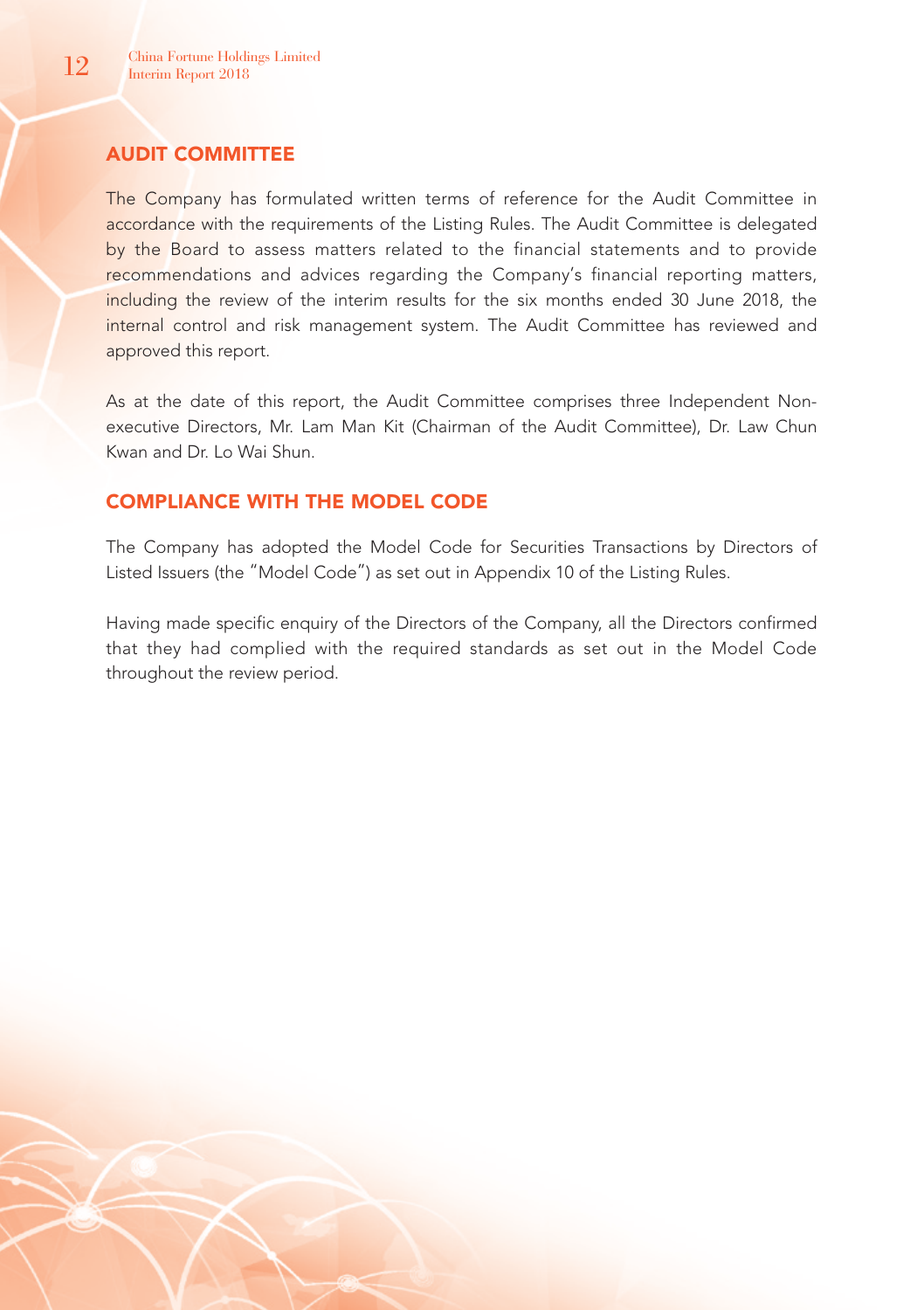# INTERIM RESULTS

The board of directors (the "Board") of China Fortune Holdings Limited (the "Company") presents the unaudited condensed consolidated interim results of the Company and its subsidiaries (collectively, the "Group") for the six months ended 30 June 2018, together with the comparative figures set out below. These condensed consolidated interim results have not been audited, but have been reviewed by the audit committee (the "Audit Committee") of the Company.

# CONDENSED CONSOLIDATED INCOME STATEMENT

For the six months ended 30 June 2018

|                                      |                | Six months ended |                |
|--------------------------------------|----------------|------------------|----------------|
|                                      |                | 30/6/2018        | 30/6/2017      |
|                                      | <b>Notes</b>   | <b>HK\$'000</b>  | HK\$'000       |
|                                      |                | (unaudited)      | (unaudited)    |
| Revenue                              | $\overline{4}$ | 39,479           | 542            |
| Cost of sales                        |                | (38,934)         | (110)          |
| Gross profit                         |                | 545              | 432            |
| Other income                         |                | 429              | 516            |
| Other gains and losses               | 5              | (12, 792)        | (34)           |
| Selling and distribution costs       |                |                  | (361)          |
| Administrative expenses              |                | (6,731)          | (6,993)        |
| Finance costs                        | 6              | (646)            | (593)          |
| Share of results of associates       |                | (6)              | (6)            |
| Loss before income tax               |                | (19, 201)        | (7,039)        |
| Income tax expense                   | $\overline{7}$ | (65)             |                |
| Loss for the period                  | 8              | (19, 266)        | (7,039)        |
| Loss for the period attributable to: |                |                  |                |
| Owners of the Company                |                | (17, 584)        | (5, 361)       |
| Non-controlling interests            |                | (1,682)          | (1,678)        |
|                                      |                | (19, 266)        | (7,039)        |
| Loss per share                       |                |                  |                |
| Basic                                | 9              | (1.92) cents     | $(0.59)$ cents |
| Diluted                              | 9              | N/A              | N/A            |
|                                      |                |                  |                |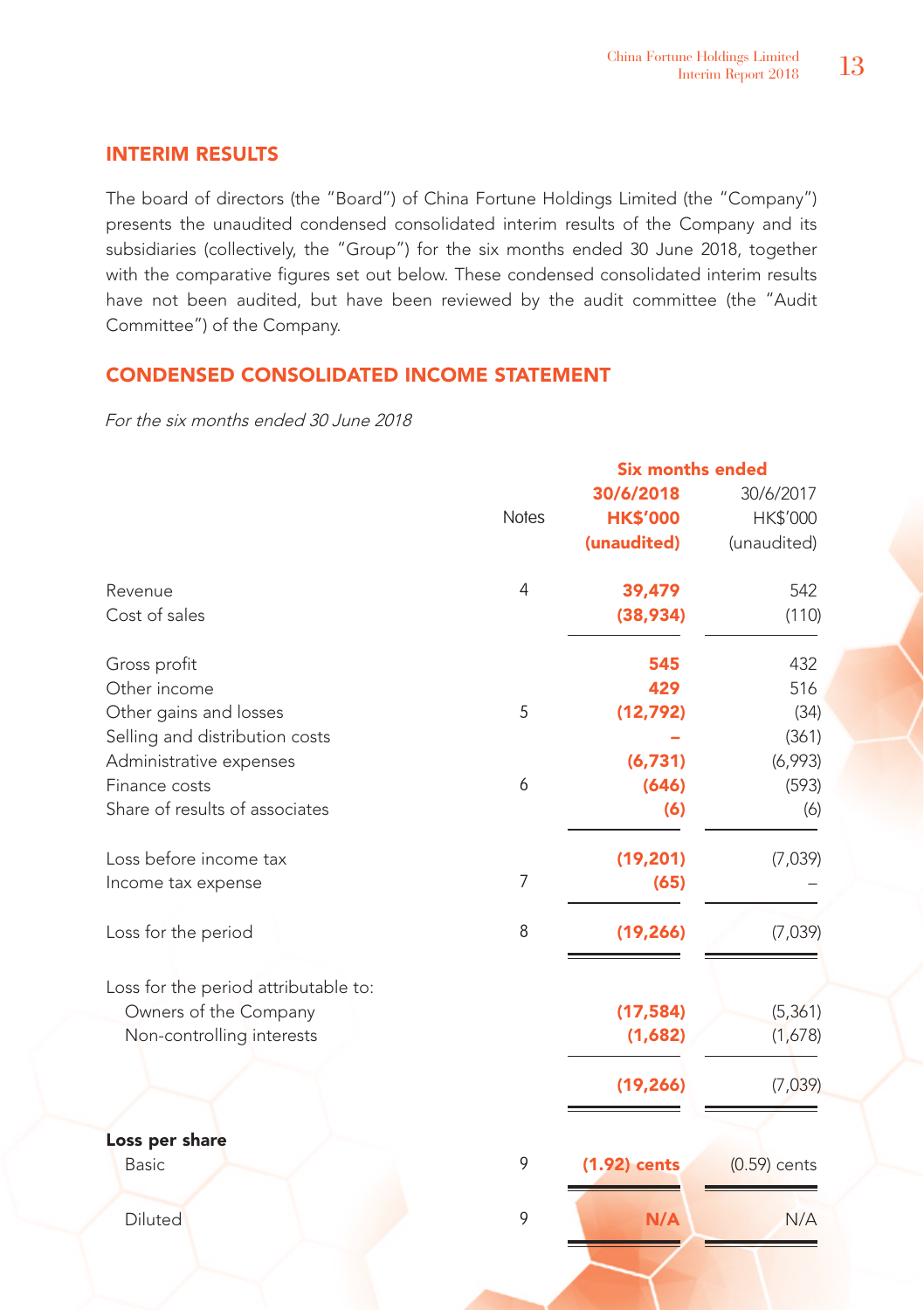# CONDENSED CONSOLIDATED STATEMENT OF COMPREHENSIVE INCOME

For the six months ended 30 June 2018

|                                                                                                                                          | <b>Six months ended</b> |             |  |
|------------------------------------------------------------------------------------------------------------------------------------------|-------------------------|-------------|--|
|                                                                                                                                          | 30/6/2018               | 30/6/2017   |  |
|                                                                                                                                          | <b>HK\$'000</b>         | HK\$'000    |  |
|                                                                                                                                          | (unaudited)             | (unaudited) |  |
| Loss for the period                                                                                                                      | (19, 266)               | (7,039)     |  |
| Other comprehensive income that may be<br>subsequently transferred to profit or loss<br>Exchange differences arising on translation from |                         |             |  |
| functional currency to presentation currency                                                                                             | 705                     | 6,194       |  |
| Total comprehensive income for the period                                                                                                | (18, 561)               | (845)       |  |
| Total comprehensive income for the period<br>attributable to:                                                                            |                         |             |  |
| Owners of the Company                                                                                                                    | (17, 572)               | (498)       |  |
| Non-controlling interests                                                                                                                | (989)                   | (347)       |  |
|                                                                                                                                          | (18, 561)               | (845)       |  |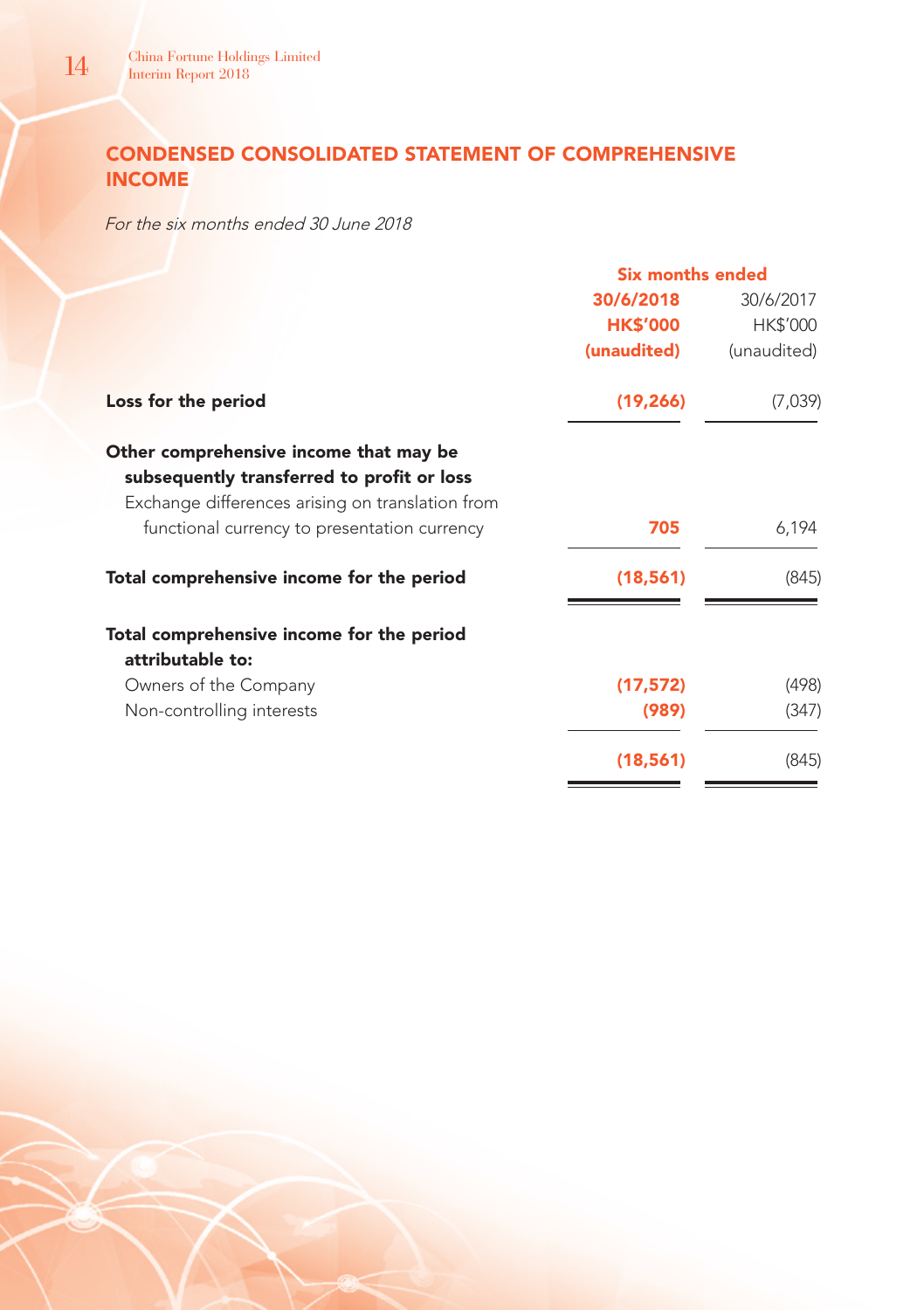# CONDENSED CONSOLIDATED STATEMENT OF FINANCIAL POSITION

At 30 June 2018

|                                                                   | <b>Notes</b> | 30/6/2018<br><b>HK\$'000</b><br>(unaudited) | 31/12/2017<br>HK\$'000<br>(audited) |
|-------------------------------------------------------------------|--------------|---------------------------------------------|-------------------------------------|
| <b>Non-current assets</b><br>Plant and equipment                  |              | 47                                          | 42                                  |
| Mining right                                                      |              |                                             |                                     |
| Investments in associates<br>Financial assets at fair value       |              | 1,139                                       | 1,145                               |
| through profit or loss                                            |              | 3,741                                       |                                     |
| Available-for-sale investments                                    |              |                                             | 2,449                               |
| Club memberships                                                  |              | 884                                         | 888                                 |
|                                                                   |              | 5,811                                       | 4,524                               |
| <b>Current assets</b>                                             |              |                                             |                                     |
| Inventories                                                       |              | 1,211                                       | 2,098                               |
| Trade and other receivables                                       | 10           | 21,516                                      | 12,641                              |
| Amount due from an associate<br>Amount due from a non-controlling |              | 2,900                                       | 2,382                               |
| shareholder of a subsidiary                                       |              | 3,556                                       | 3,616                               |
| Financial assets at fair value                                    |              |                                             |                                     |
| through profit or loss                                            |              | 857                                         |                                     |
| Held-for-trading investments                                      |              |                                             | 1,251                               |
| Cash and cash equivalents                                         |              | 14,264                                      | 18,364                              |
|                                                                   |              | 44,304                                      | 40,352                              |
| <b>Current liabilities</b>                                        |              |                                             |                                     |
| Trade and other payables                                          | 11           | 31,761                                      | 25,804                              |
| Amount due to a related party<br>Amounts due to non-controlling   |              | 4,405                                       | 165                                 |
| shareholders of subsidiaries                                      |              | 3,610                                       | 3,671                               |
| Tax payables                                                      |              | 6,432                                       | 6,409                               |
| Other borrowings                                                  | 12           |                                             | 14,878                              |
|                                                                   |              | 46,208                                      | 50,927                              |
| <b>Net current liabilities</b>                                    |              | (1,904)                                     | (10, 575)                           |
| <b>Total assets less current liabilities</b>                      |              | 3,907                                       | (6,051)                             |
|                                                                   |              |                                             |                                     |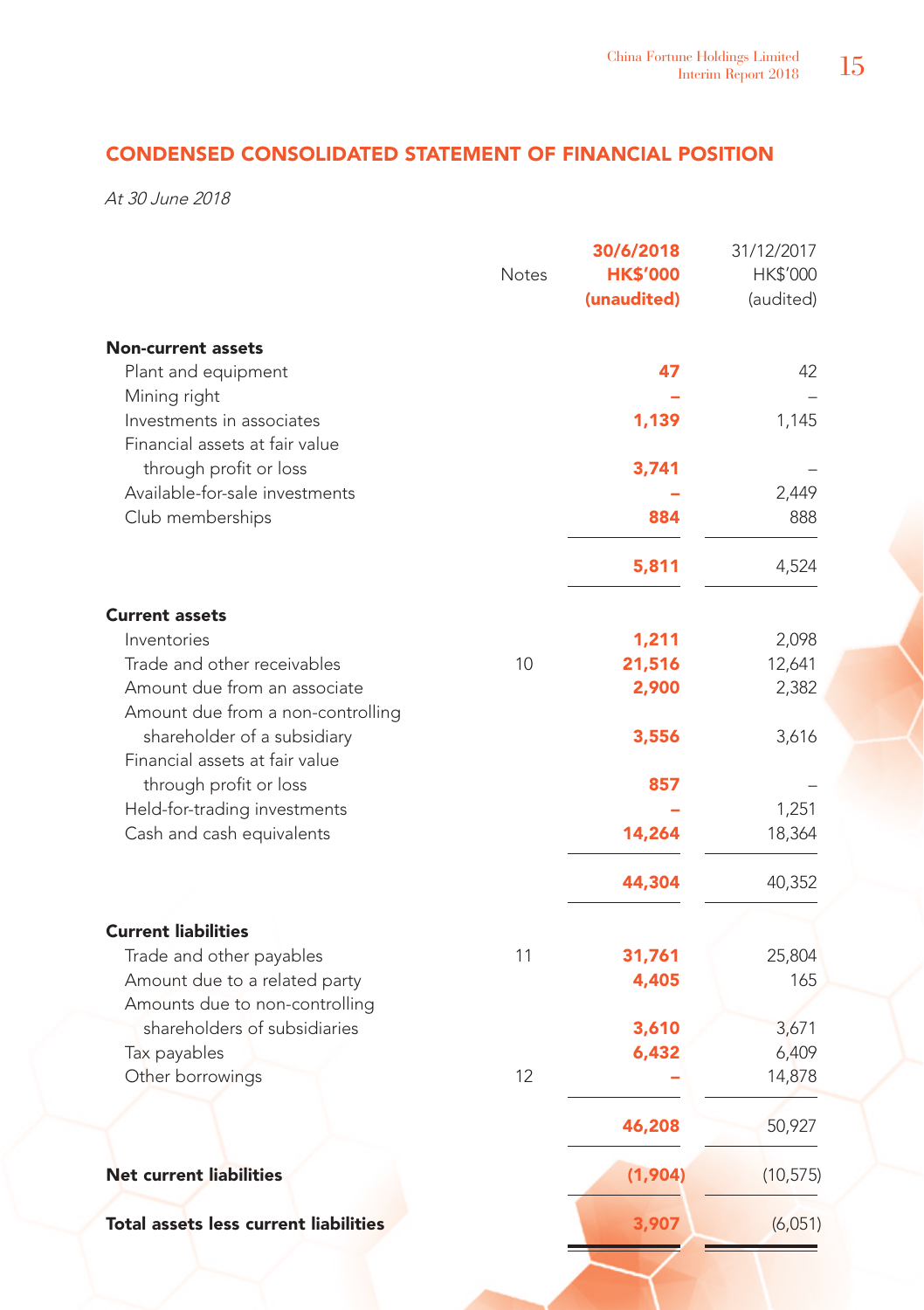|                                  | <b>Notes</b> | 30/6/2018<br><b>HK\$'000</b><br>(unaudited) | 31/12/2017<br>HK\$'000<br>(audited) |
|----------------------------------|--------------|---------------------------------------------|-------------------------------------|
| <b>Capital and reserves</b>      |              |                                             |                                     |
| Share capital                    | 13           | 91,778                                      | 91,778                              |
| <b>Reserves</b>                  |              | (76, 493)                                   | (60, 369)                           |
| Equity attributable to owners of |              |                                             |                                     |
| the Company                      |              | 15,285                                      | 31,409                              |
| <b>Non-controlling interests</b> |              | (38, 449)                                   | (37, 460)                           |
|                                  |              | (23, 164)                                   | (6,051)                             |
| <b>Non-current liabilities</b>   |              |                                             |                                     |
| Other borrowings                 | 12           | 14,630                                      |                                     |
| Interest payables                |              | 12,441                                      |                                     |
|                                  |              | 27,071                                      |                                     |
|                                  |              | 3,907                                       | (6,051)                             |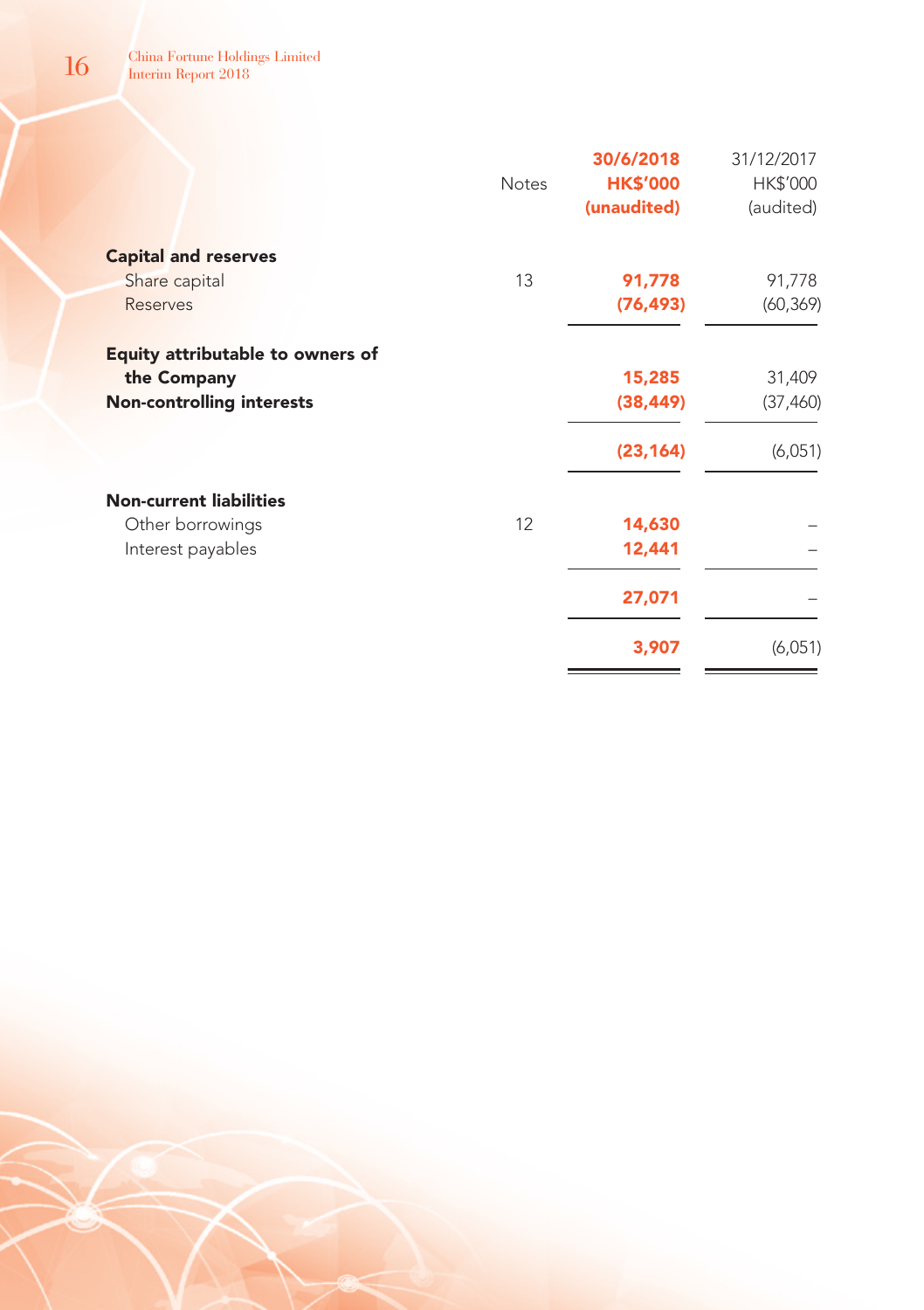# CONDENSED CONSOLIDATED STATEMENT OF CHANGES IN EQUITY

For the six months ended 30 June 2018

|                                                                                                         | Share<br>capital<br>HK\$'000 | Share<br>premium<br>HK\$'000 | Special<br>reserve<br>HK\$'000 | <b>Translation</b><br>reserve<br>HK\$'000 | Statutory<br>funds<br>HK\$'000 | Share<br>option<br>reserve<br>HK\$'000 | Accumulated<br>losses<br>HK\$'000 | Attributable<br>to owners<br>of the<br>Company<br>HK\$'000 | Non-<br>controlling<br>interests<br>HK\$'000 | Total<br>equity<br>HK\$'000 |
|---------------------------------------------------------------------------------------------------------|------------------------------|------------------------------|--------------------------------|-------------------------------------------|--------------------------------|----------------------------------------|-----------------------------------|------------------------------------------------------------|----------------------------------------------|-----------------------------|
| At 1 January 2017<br>(audited)                                                                          | 83,206                       | 395,962                      | 2,481                          | 62,370                                    | 30,132                         | 991                                    | (468, 479)                        | 106,663                                                    | 37,749                                       | 144,412                     |
| Loss for the period<br>Exchange differences<br>arising on translation<br>from functional<br>currency to |                              |                              |                                |                                           |                                |                                        | (5, 361)                          | (5, 361)                                                   | (1,678)                                      | (7,039)                     |
| presentation<br>currency                                                                                |                              |                              | i,                             | 4,863                                     |                                |                                        | L,                                | 4,863                                                      | 1,331                                        | 6,194                       |
| Total comprehensive<br>income for the period                                                            |                              |                              |                                | 4,863                                     |                                |                                        | (5, 361)                          | (498)                                                      | (347)                                        | (845)                       |
| Issue of ordinary shares                                                                                | 8,572                        | 21,429                       |                                |                                           |                                |                                        |                                   | 30,001                                                     |                                              | 30,001                      |
| At 30 June 2017<br>(unaudited)                                                                          | 91,778                       | 417,391                      | 2,481                          | 67,233                                    | 30,132                         | 991                                    | (473, 840)                        | 136,166                                                    | 37,402                                       | 173,568                     |
| At 1 January 2018 as<br>originally presented<br>(audited)<br>Initial application of<br>HKFRS 9 (Note 3) | 91,778                       | 417,391                      | 2,481<br>ä,                    | 68,829<br>79                              | 30,132<br>ä,                   | 991<br>ä,                              | (580, 193)<br>1,369               | 31,409<br>1,448                                            | (37, 460)<br>ä,                              | (6,051)<br>1,448            |
| Restated at 1 January 2018<br>(unaudited)                                                               | 91,778                       | 417,391                      | 2,481                          | 68,908                                    | 30,132                         | 991                                    | (578, 824)                        | 32,857                                                     | (37, 460)                                    | (4,603)                     |
| Loss for the period<br>Exchange differences<br>arising on translation<br>from functional<br>currency to |                              |                              |                                |                                           |                                |                                        | (17, 584)                         | (17, 584)                                                  | (1,682)                                      | (19, 266)                   |
| presentation<br>currency                                                                                |                              |                              |                                | 12                                        |                                |                                        |                                   | 12                                                         | 693                                          | 705                         |
| Total comprehensive<br>income for the period                                                            |                              |                              |                                | 12                                        |                                |                                        | (17, 584)                         | (17, 572)                                                  | (989)                                        | (18, 561)                   |
| At 30 June 2018<br>(unaudited)                                                                          | 91,778                       | 417,391                      | 2,481                          | 68,920                                    | 30,132                         | 991                                    | (596, 408)                        | 15,285                                                     | (38, 449)                                    | (23, 164)                   |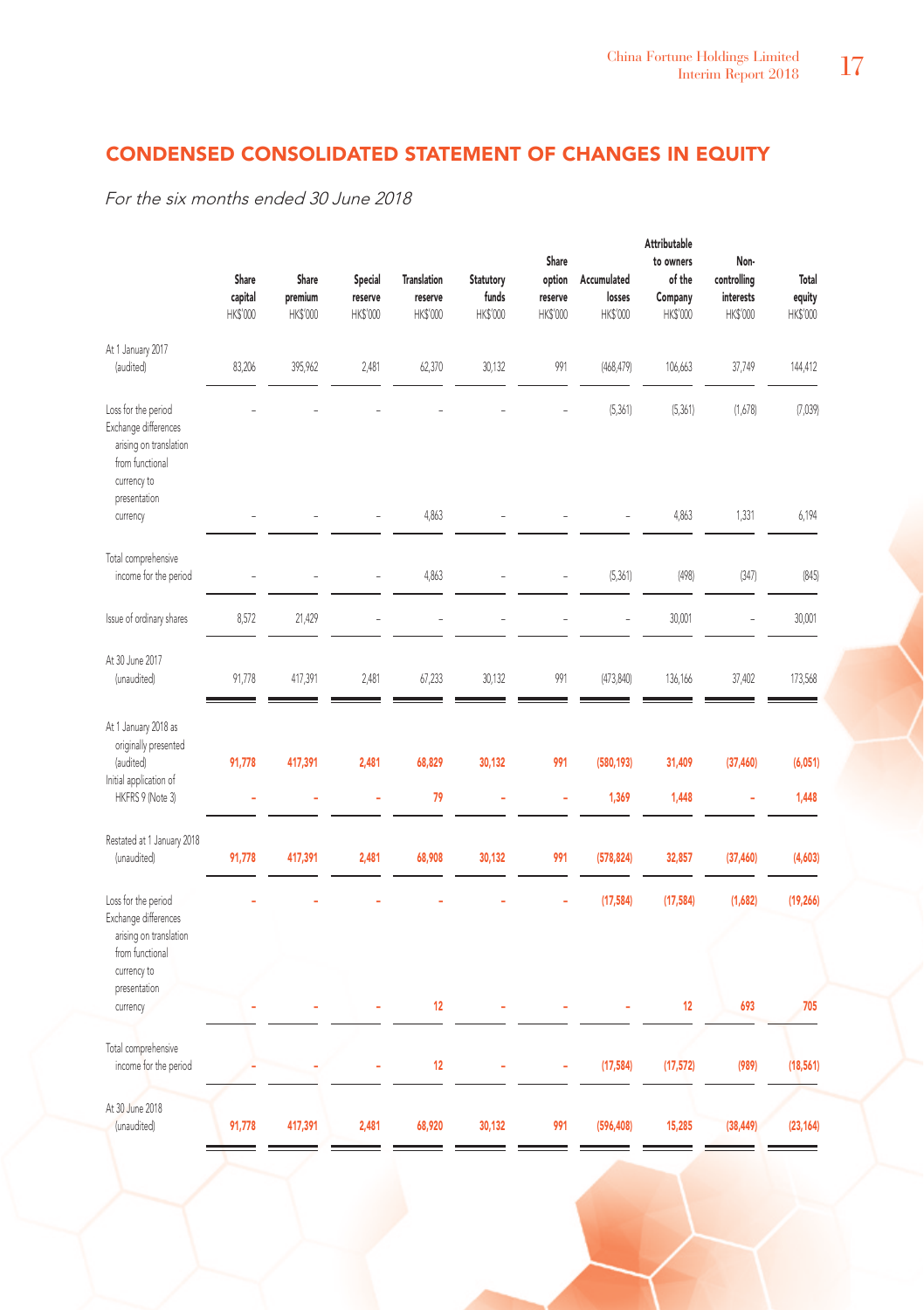# CONDENSED CONSOLIDATED STATEMENT OF CASH FLOWS

For the six months ended 30 June 2018

|                                                      | Six months ended |             |
|------------------------------------------------------|------------------|-------------|
|                                                      | 30/6/2018        | 30/6/2017   |
|                                                      | <b>HK\$'000</b>  | HK\$'000    |
|                                                      | (unaudited)      | (unaudited) |
| Net cash used in operating activities                | (8, 324)         | (23, 476)   |
| Net cash generated from investing activities         | 91               | 91          |
| Net cash generated from financing activities         | 4,240            | 29,584      |
| Net (decrease)/increase in cash and cash equivalents | (3,993)          | 6,199       |
| Cash and cash equivalents at 1 January               | 18,364           | 16,000      |
| Effect of foreign exchange rate changes              | (107)            | 745         |
| Cash and cash equivalents at 30 June                 | 14,264           | 22,944      |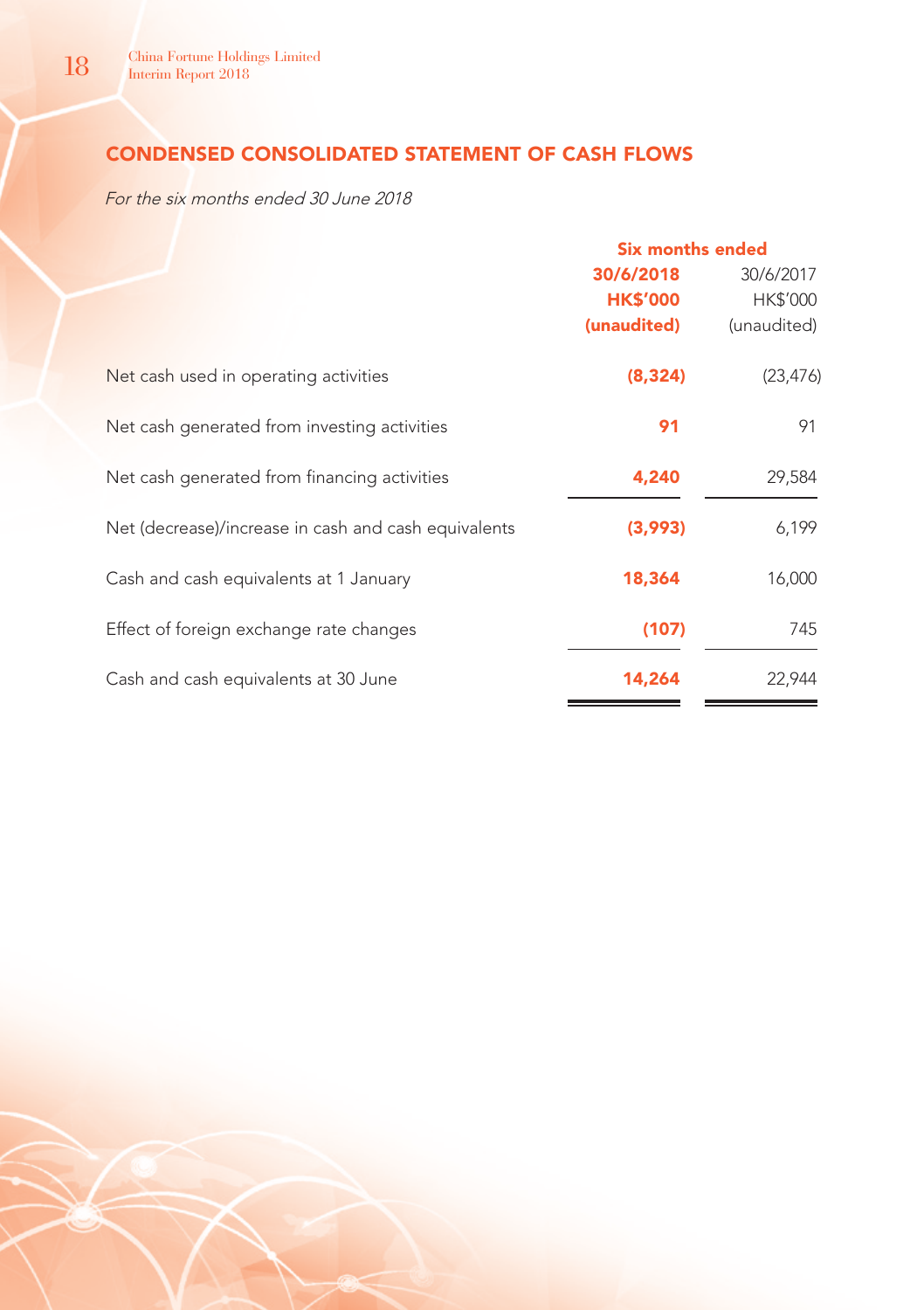# NOTES TO THE CONDENSED CONSOLIDATED FINANCIAL STATEMENTS

### 1. General

The Company is an exempted company with limited liability incorporated in Bermuda under the Companies Act 1981 of Bermuda (as amended). The shares of the Company are listed on The Stock Exchange of Hong Kong Limited (the "Stock Exchange").

The Company is an investment holding company. The principal activities of the Group are distribution and trading of mobile phones and related accessories, development of marketing and after-sales service network and mining and processing of celestite, zinc and lead minerals.

### 2. Basis of preparation

The unaudited condensed consolidated interim financial statements for the six months ended 30 June 2018 have been prepared in accordance with the applicable disclosure requirements of Appendix 16 to the Rules Governing the Listing of Securities (the "Listing Rules") on the Stock Exchange and with Hong Kong Accounting Standard 34 "Interim Financial Reporting" issued by the Hong Kong Institute of Certified Public Accountants (the "HKICPA").

These unaudited condensed consolidated interim financial statements should be read in conjunction with the Group's 2017 annual report, which have been prepared in accordance with Hong Kong Financial Reporting Standards ("HKFRSs").

### 3. Significant accounting policies and changes in accounting policies

The unaudited condensed consolidated interim financial statements have been prepared on the historical cost basis except that certain financial instruments are measured at fair values.

The accounting policies adopted in the preparation of the condensed consolidated financial statements are consistent with those followed in the preparation of the Group's consolidated financial statements for the year ended 31 December 2017, except for the adoption of new standards effective as of 1 January 2018. The other new or amended HKFRSs that are effective from 1 January 2018 did not have any material impact on the Group's accounting policies. The Group has not early adopted any other standards, interpretations or amendments that have been issued but are not yet effective.

The Group applies, for the first time, HKFRS 9 Financial Instruments. The nature and effect of these changes are disclosed below.

HKFRS 9 Financial Instruments replaces HKAS 39 Financial Instruments: Recognition and Measurement for annual periods beginning on or after 1 January 2018, bringing together all three aspects of the accounting for financial instruments: classification and measurement; impairment; and hedge accounting.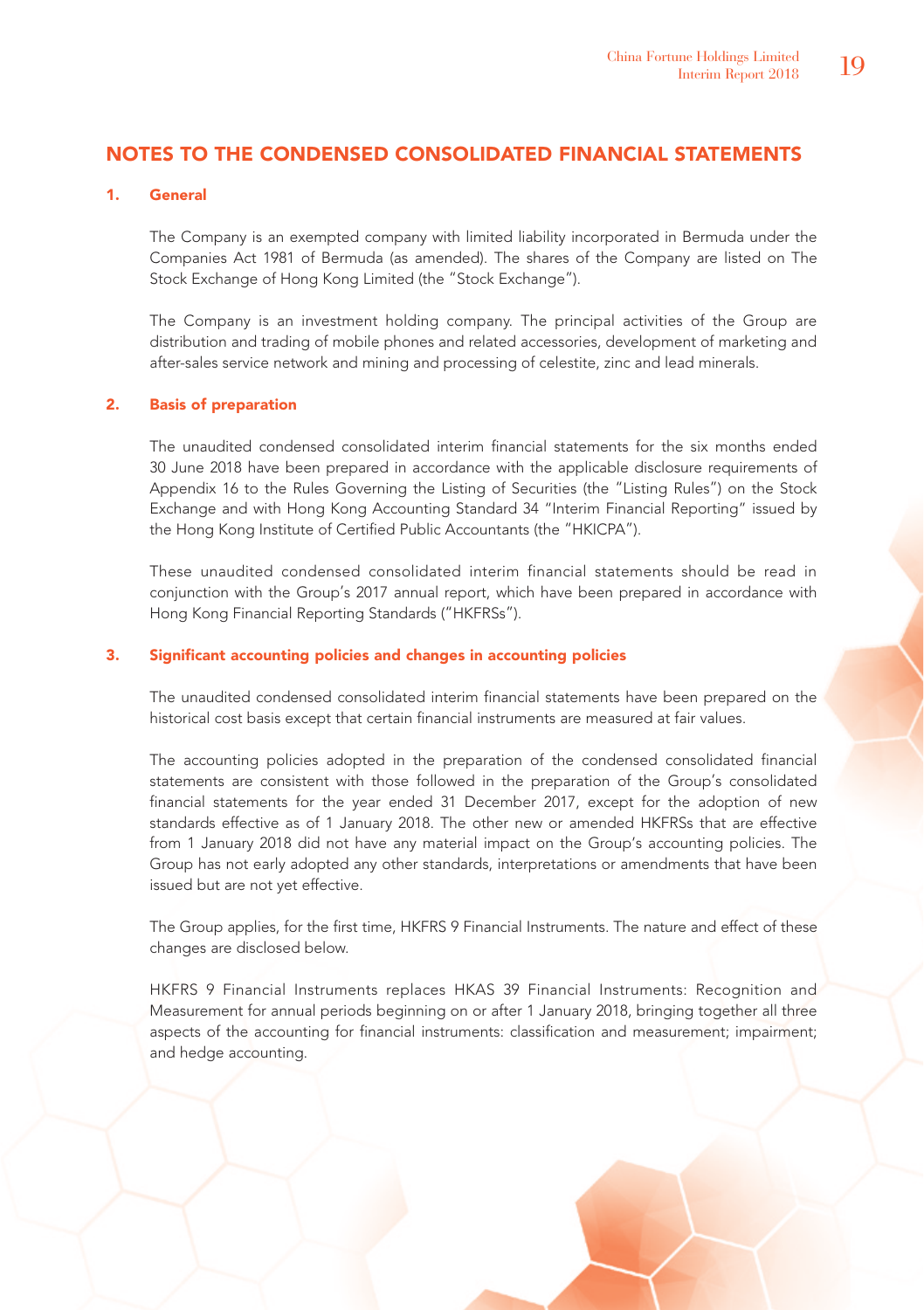The adoption of HKFRS 9 Financial Instruments from 1 January 2018 resulted in changes in accounting policies and adjustments to the amounts recognised in the condensed consolidated financial statements. The new accounting policies are set out below. In accordance with the transitional provisions in HKFRS 9, comparative figures have not been restated.

On 1 January 2018 (the date of initial application of HKFRS 9), the Group's management has assessed which business models apply to the financial assets held by the Group and has classified its financial instruments into the appropriate HKFRS 9 categories. The following adjustments were made to the condensed consolidated statement of financial position at the date of initial application, 1 January 2018. The impact on adopting HKFRS 9 is as follows:

|                                                                                                                         | 31 December<br>2017<br>(Audited)<br><b>Under HKAS 39</b> |                  | Reclassification* Remeasurement | 1 January<br>2018<br>(Unaudited)<br><b>Under HKFRS 9</b> |
|-------------------------------------------------------------------------------------------------------------------------|----------------------------------------------------------|------------------|---------------------------------|----------------------------------------------------------|
|                                                                                                                         | HK\$'000                                                 | <b>HK\$'000</b>  | <b>HK\$'000</b>                 | <b>HK\$'000</b>                                          |
| <b>Non-current assets</b><br>Available-for-sale investments<br>Financial assets at fair value<br>through profit or loss | 2,449                                                    | (2,449)<br>2,449 | 1.448                           | 3,897                                                    |
| <b>Current assets</b><br>Held-for-trading investments<br>Financial assets at fair value<br>through profit or loss       | 1,251                                                    | (1,251)<br>1,251 |                                 | 1,251                                                    |

Available-for-sale investments and held-for-trading investments under HKAS 39 were reclassified to financial assets at fair value through profit or loss under HKFRS 9.

The following tables summarised the impact, net of tax, of transition to HKFRS 9 on the opening balance of translation reserve and accumulated losses as of 1 January 2018 as follows:

|                                                   | <b>Translation</b> | Accumulated     |
|---------------------------------------------------|--------------------|-----------------|
|                                                   | reserve            | losses          |
|                                                   | <b>HK\$'000</b>    | <b>HK\$'000</b> |
| As at 31 December 2017 (audited)                  | 68,829             | (580, 193)      |
| Remeasurement from Available-for-sale investments | 79                 | 1.369           |
| Restated as at 1 January 2018 (unaudited)         | 68,908             | (578, 824)      |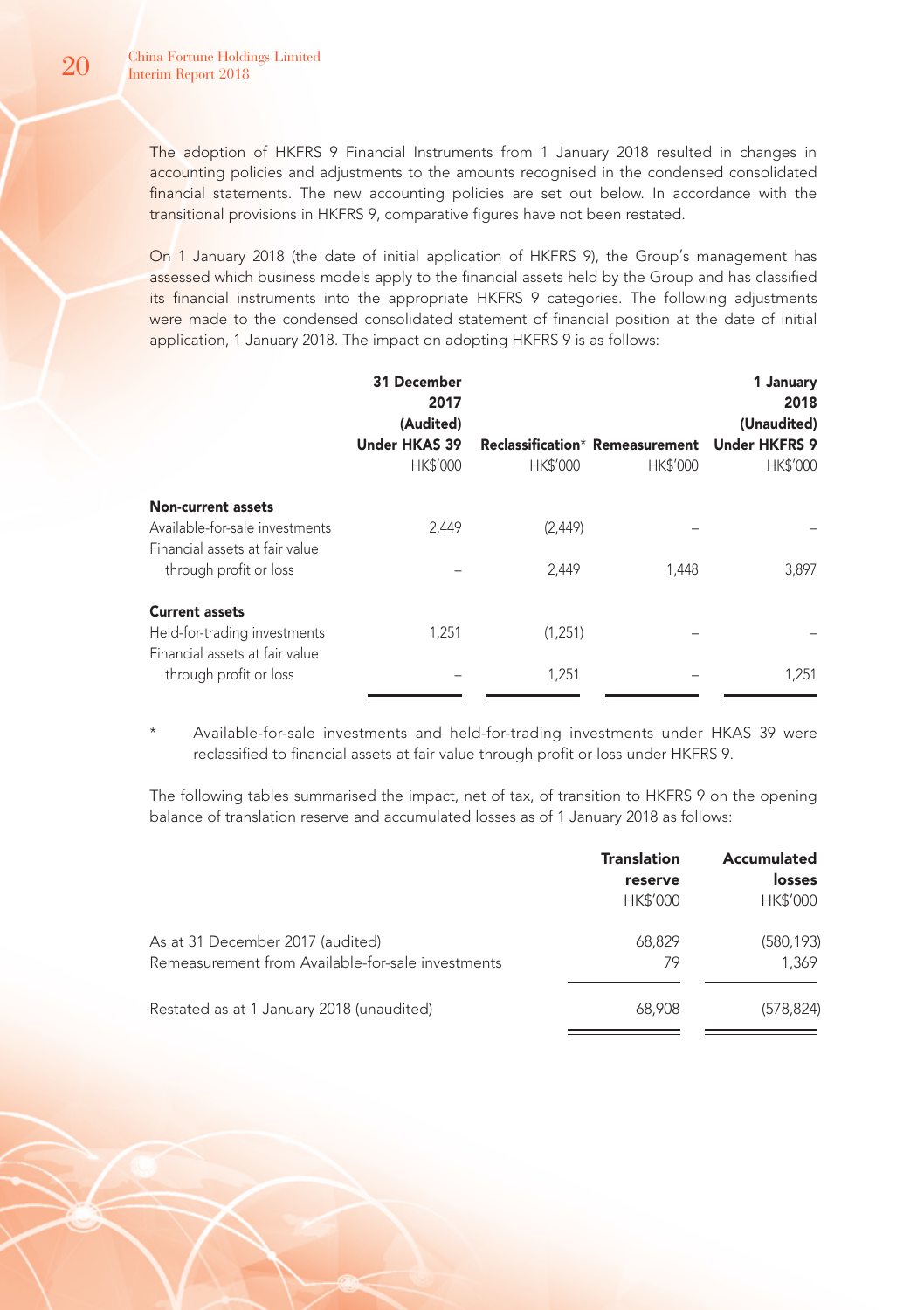### Classification and measurement

Under HKFRS 9, the Group initially measures a financial asset at its fair value plus, in the case of a financial asset not at fair value through profit or loss, transaction costs.

Under HKFRS 9, debt financial instruments are subsequently measured at fair value through profit or loss ("FVTPL"), amortised cost, or financial assets at fair value through comprehensive income ("FVOCI"). The classification is based on two criteria: the Group's business model for managing the assets; and whether the instruments' contractual cash flows represent "solely payments of principal and interest" on the principal amount outstanding (the "SPPI criterion").

Financial assets at FVTPL comprise equity instruments which the Group had not irrevocably elected, at initial recognition or transition, to classify at FVOCI. This category would also include debt instruments whose cash flow characteristics fail the SPPI criterion or are not held within a business model whose objective is either to collect contractual cash flows, or to both collect contractual cash flows and sell. Under HKAS 39, the Group's equity instruments were classified as available-for-sale investments financial assets.

The assessment of the Group's business models was made as of the date of initial application, 1 January 2018. The assessment of whether contractual cash flows on debt instruments are solely comprised of principal and interest was made based on the facts and circumstances as at the initial recognition of the assets.

The accounting for the Group's financial liabilities remains largely the same as it was under HKAS 39.

### Impairment

The adoption of HKFRS 9 has changed the Group's accounting for impairment losses for financial assets by replacing HKAS 39's incurred loss approach with a forward-looking expected credit loss "ECL" approach. The Group records an allowance for ECLs on financial assets which are subject to impairment under HKFRS 9, including all loans and other debt financial assets and contract assets. For trade receivables and other receivables, the Group has applied the standard's simplified approach and has calculated ECLs based on lifetime ECLs. The Group has established a provision matrix that is based on the Group's historical credit loss experience, adjusted for forward-looking factors specific to the debtors and the economic conditions. For other debt financial assets (i.e. other receivables, loans to related parties), the ECL is based on the 12-month ECL. The 12-month ECL is the portion of lifetime ECLs that results from default events on a financial instrument that are possible within 12 months after the reporting date. However, when there has been a significant increase in credit risk since origination, the allowance will be based on the lifetime ECL. The adoption of the ECL requirements of HKFRS 9 did not have a significant impact on the impairment of the financial assets of the Group.

### 4. Segment information and revenue

### (a) Reportable segments and reconciliation of reportable segment revenue, profit or loss, assets and liabilities

The Group determines its operating segments based on the reports reviewed by the chief operating decision-makers (the "CODM") that are used to make strategic decisions.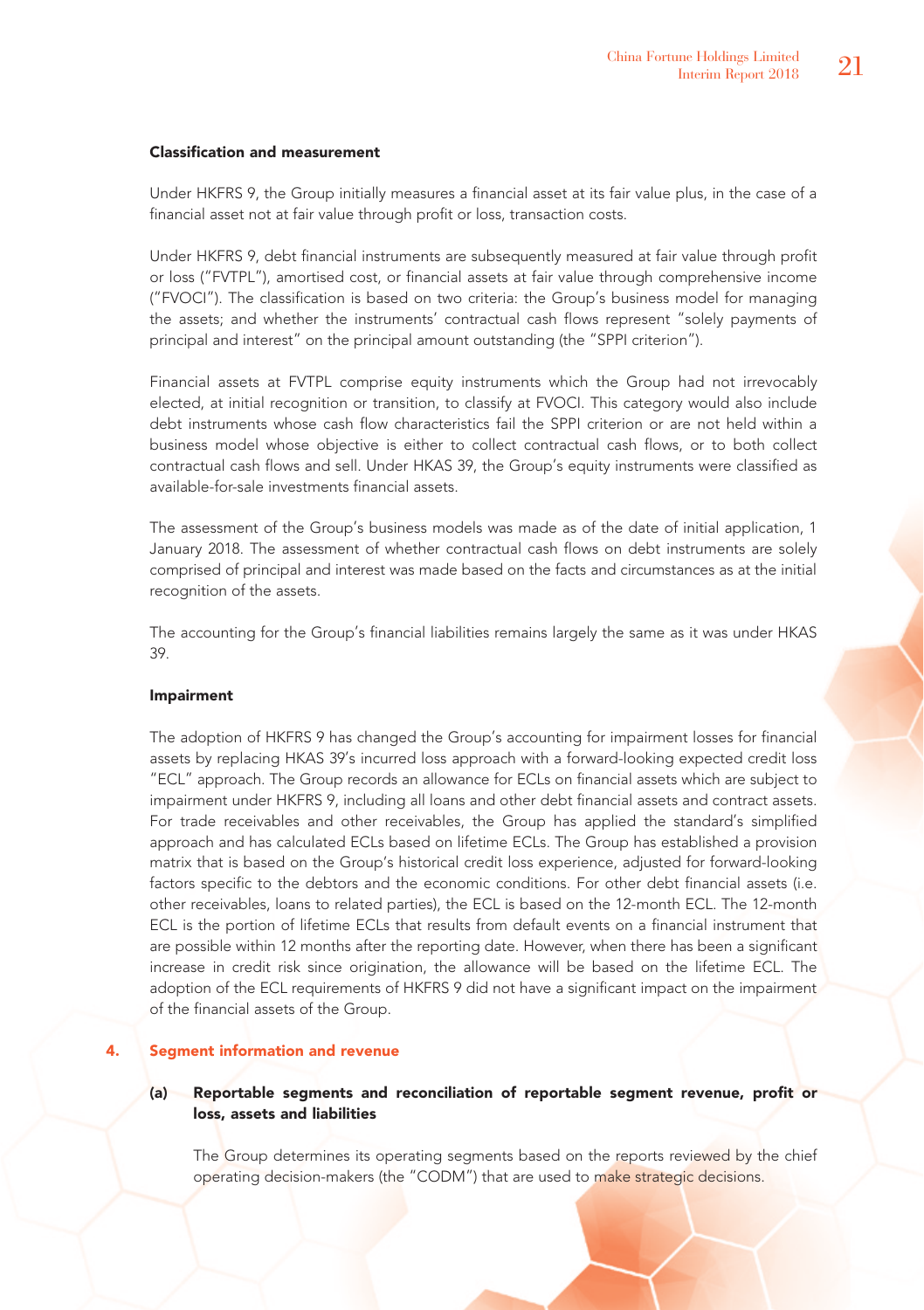During the six months ended 30 June 2018, the Group has two reportable segments. The segments are managed separately as each business offers different products and services and requires different business strategies. The following summary describes the operations in each of the Group's reportable segments:

- Mobile phone business
- Mining business

Corporate expenses, corporate assets and corporate liabilities are not allocated to the reportable segments as they are not included in the measure of the segments' profit or loss, segments' assets and segments' liabilities that are used by the CODM for assessment of segment performance.

### For the six months ended 30 June 2018 (unaudited)

|                                                                                                                                    | <b>Mobile phone</b><br><b>business</b><br><b>HK\$'000</b> | <b>Mining</b><br><b>business</b><br><b>HK\$'000</b> | <b>Total</b><br><b>HK\$'000</b> |
|------------------------------------------------------------------------------------------------------------------------------------|-----------------------------------------------------------|-----------------------------------------------------|---------------------------------|
| Reportable segment revenue<br>from external customers                                                                              | 39,479                                                    |                                                     | 39,479                          |
| Reportable segment loss                                                                                                            | (13, 243)                                                 | (862)                                               | (14, 105)                       |
| Impairment loss recognised in<br>respect of prepayments paid<br>to a supplier<br>Value-added-tax paid<br>Recovery of write down of | 10,694<br>1,677                                           |                                                     | 10,694<br>1,677                 |
| inventories                                                                                                                        | (29)                                                      |                                                     | (29)                            |
| Revenue<br>Reportable segment revenue<br>and consolidated revenue                                                                  |                                                           |                                                     | 39,479                          |
| Loss before income tax<br>Reportable segment loss<br>Fair value loss on financial<br>assets at fair value through                  |                                                           |                                                     | (14, 105)                       |
| profit or loss<br>Interest income<br>Miscellaneous income                                                                          |                                                           |                                                     | (421)<br>39<br>390              |
| Staff costs (including directors'<br>remunerations)<br>Corporate expenses<br>Share of results of associates                        |                                                           |                                                     | (2,693)<br>(1,759)<br>(6)       |
| Finance costs                                                                                                                      |                                                           |                                                     | (646)                           |
| Consolidated loss before<br>income tax                                                                                             |                                                           |                                                     | (19, 201)                       |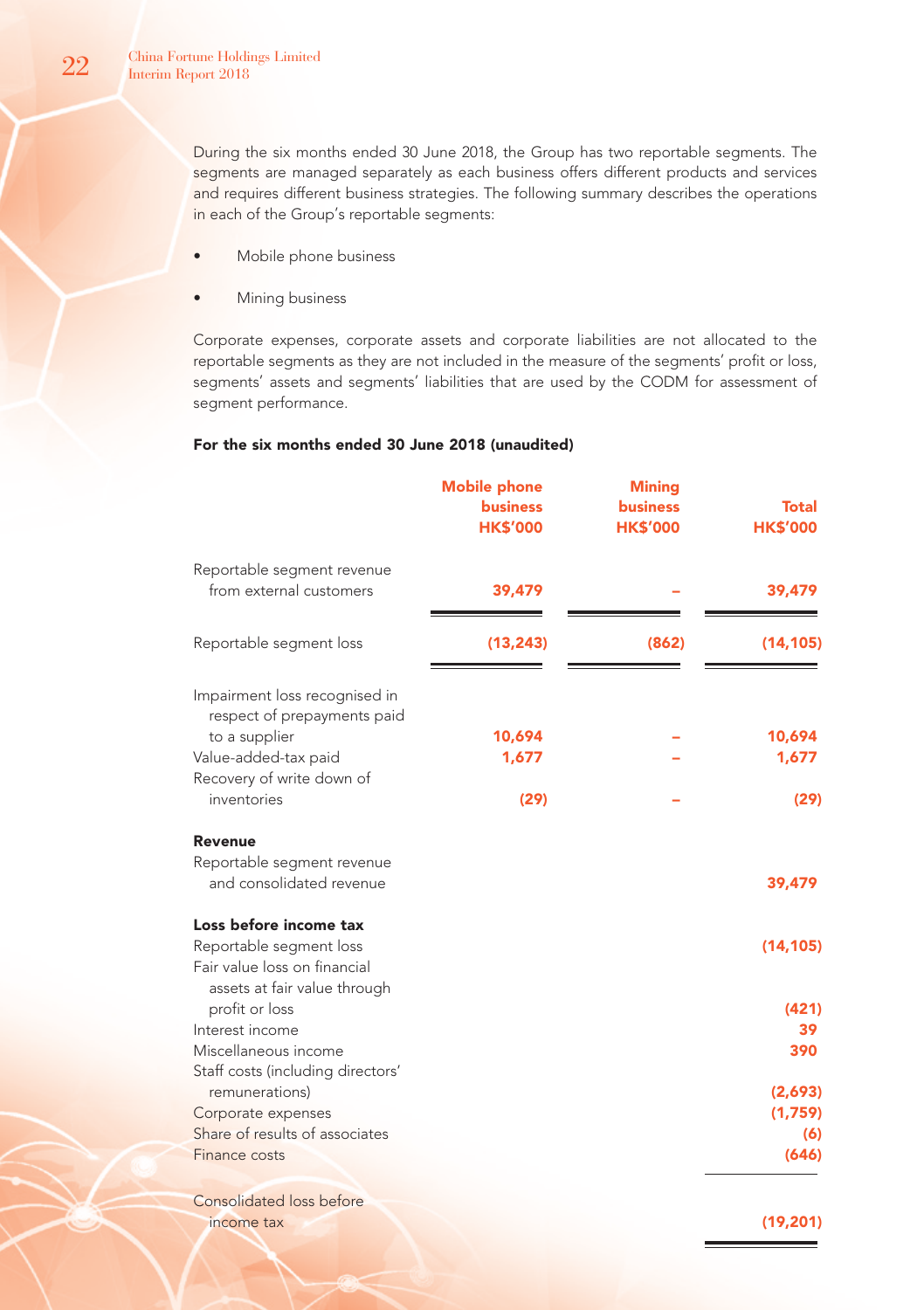# As at 30 June 2018 (unaudited)

|                                                                                                                                               | <b>Mobile phone</b><br><b>business</b><br><b>HK\$'000</b> | <b>Mining</b><br><b>business</b><br><b>HK\$'000</b> | <b>Total</b><br><b>HK\$'000</b> |
|-----------------------------------------------------------------------------------------------------------------------------------------------|-----------------------------------------------------------|-----------------------------------------------------|---------------------------------|
| Reportable segment assets                                                                                                                     | 36,000                                                    | 5,520                                               | 41,520                          |
| Reportable segment liabilities                                                                                                                | (21, 022)                                                 | (40, 039)                                           | (61,061)                        |
| <b>Assets</b><br>Reportable segment assets<br>Unallocated corporate assets<br>- Investments in associates<br>- Financial assets at fair value |                                                           |                                                     | 41,520<br>1,139                 |
| through profit or loss<br>- Club memberships<br>- Cash and cash equivalents<br>$-$ Others                                                     |                                                           |                                                     | 4,598<br>884<br>1,315<br>659    |
| Consolidated total assets                                                                                                                     |                                                           |                                                     | 50,115                          |
| <b>Liabilities</b><br>Reportable segment liabilities<br>Unallocated corporate liabilities                                                     |                                                           |                                                     | 61,061                          |
| - Tax payables<br>- Amount due to director,<br>Mr. LAU Siu Ying                                                                               |                                                           |                                                     | 4,574                           |
| ("Mr. LAU")<br>- Others                                                                                                                       |                                                           |                                                     | 4,405<br>3,239                  |
| Consolidated total liabilities                                                                                                                |                                                           |                                                     | 73,279                          |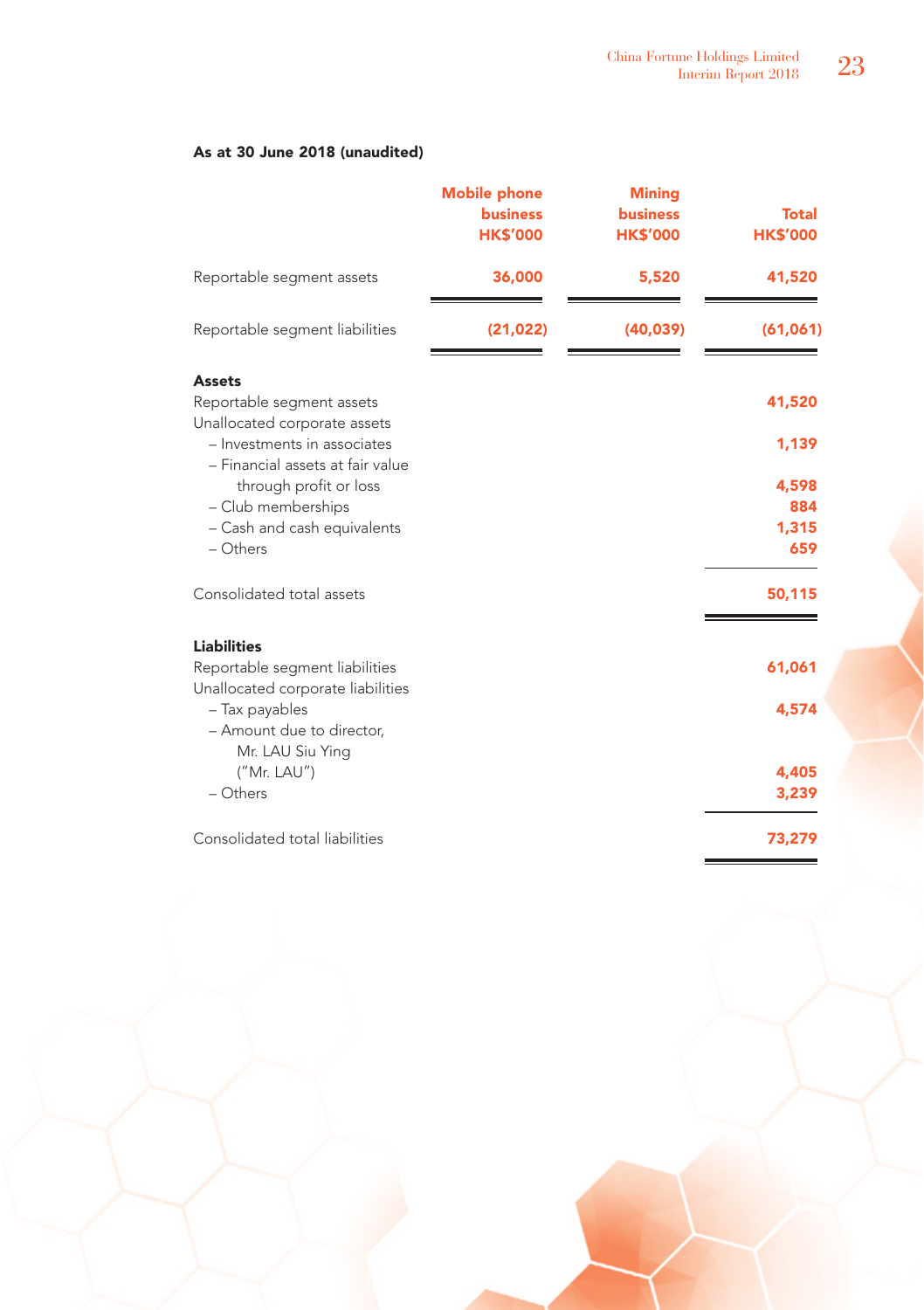# For the six months ended 30 June 2017 (unaudited)

|                                                                                                                                                                                                                              | Mobile phone<br>business<br>HK\$'000 | Mining<br>business<br>HK\$'000 | Total<br>HK\$'000                                           |
|------------------------------------------------------------------------------------------------------------------------------------------------------------------------------------------------------------------------------|--------------------------------------|--------------------------------|-------------------------------------------------------------|
| Reportable segment revenue<br>from external customers                                                                                                                                                                        | 542                                  |                                | 542                                                         |
| Reportable segment loss                                                                                                                                                                                                      | (1, 318)                             | (903)                          | (2, 221)                                                    |
| Loss on disposal/written off of<br>plant and equipment<br>Depreciation and amortisation<br>Recovery of write down of<br>inventories                                                                                          | 36<br>3<br>(107)                     | 152                            | 36<br>155<br>(107)                                          |
| Revenue<br>Reportable segment revenue<br>and consolidated revenue                                                                                                                                                            |                                      |                                | 542                                                         |
| Loss before income tax<br>Reportable segment loss<br>Interest income<br>Miscellaneous income<br>Staff costs (including directors'<br>remunerations)<br>Corporate expenses<br>Share of results of associates<br>Finance costs |                                      |                                | (2,221)<br>85<br>392<br>(2,817)<br>(1, 879)<br>(6)<br>(593) |
| Consolidated loss before<br>income tax                                                                                                                                                                                       |                                      |                                | (7,039)                                                     |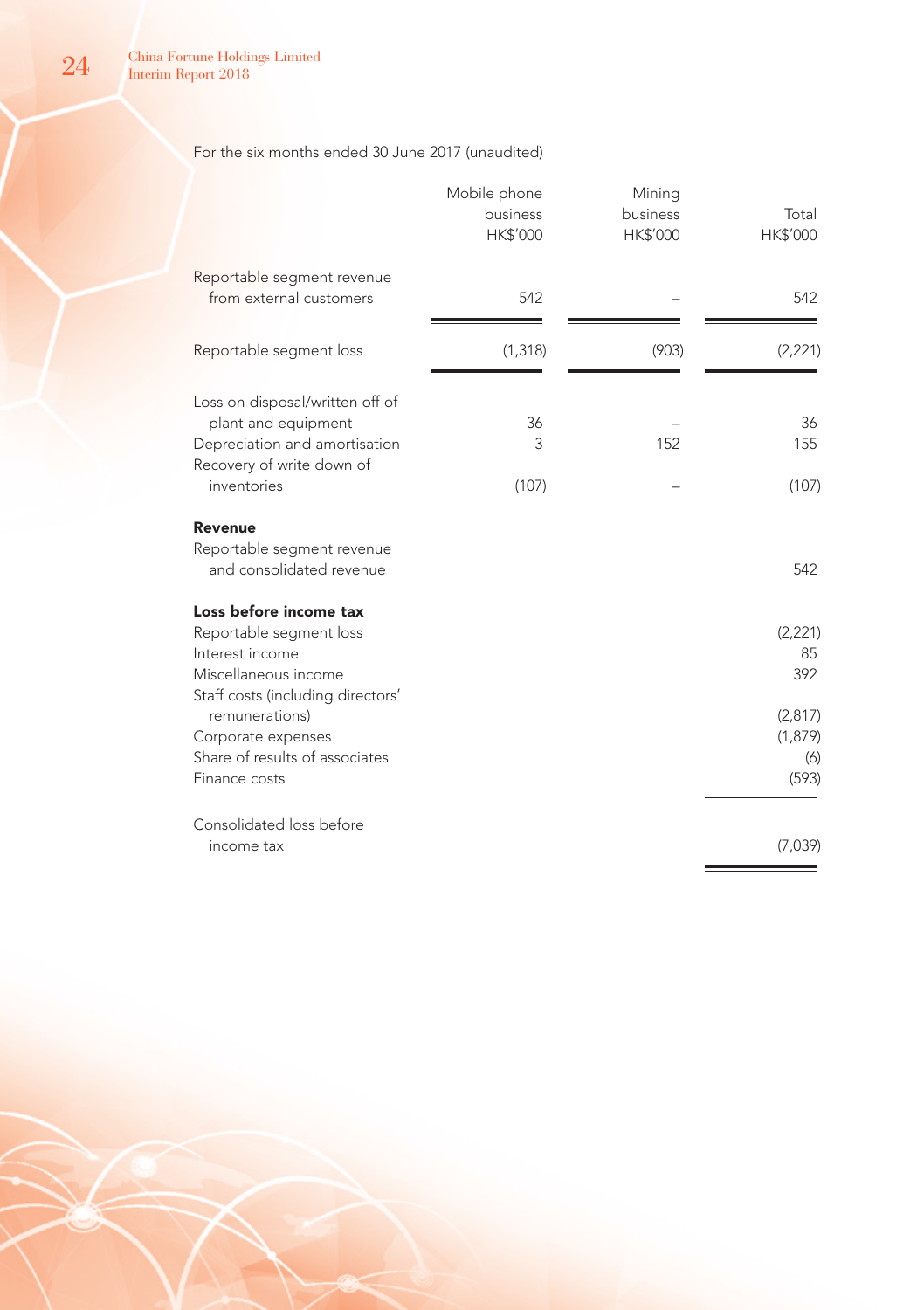# As at 31 December 2017 (audited)

|                                                                                                                                                                                                                                              | Mobile phone<br>business<br>HK\$'000 | Mining<br>business<br>HK\$'000 | Total<br>HK\$'000                                        |
|----------------------------------------------------------------------------------------------------------------------------------------------------------------------------------------------------------------------------------------------|--------------------------------------|--------------------------------|----------------------------------------------------------|
| Reportable segment assets                                                                                                                                                                                                                    | 29,902                               | 5,181                          | 35,083                                                   |
| Reportable segment liabilities                                                                                                                                                                                                               | (3,936)                              | (39, 247)                      | (43, 183)                                                |
| Assets<br>Reportable segment assets<br>Unallocated corporate assets<br>- Investments in associates<br>- Available-for-sale<br>investments<br>- Held-for-trading investments<br>- Club memberships<br>- Cash and cash equivalents<br>- Others |                                      |                                | 35,083<br>1,145<br>2,449<br>1,251<br>888<br>3,508<br>552 |
| Consolidated total assets                                                                                                                                                                                                                    |                                      |                                | 44,876                                                   |
| <b>Liabilities</b><br>Reportable segment liabilities<br>Unallocated corporate liabilities<br>- Tax payables<br>- Amount due to director,<br>Mr. LAU<br>- Others                                                                              |                                      |                                | 43,183<br>4,574<br>165<br>3,005                          |
| Consolidated total liabilities                                                                                                                                                                                                               |                                      |                                | 50,927                                                   |

# (b) Revenue

Revenue is measured at the fair value of the consideration received or receivable and represents amounts received or receivable for goods sold and services provided in the normal course of business, net of discounts and sales related taxes.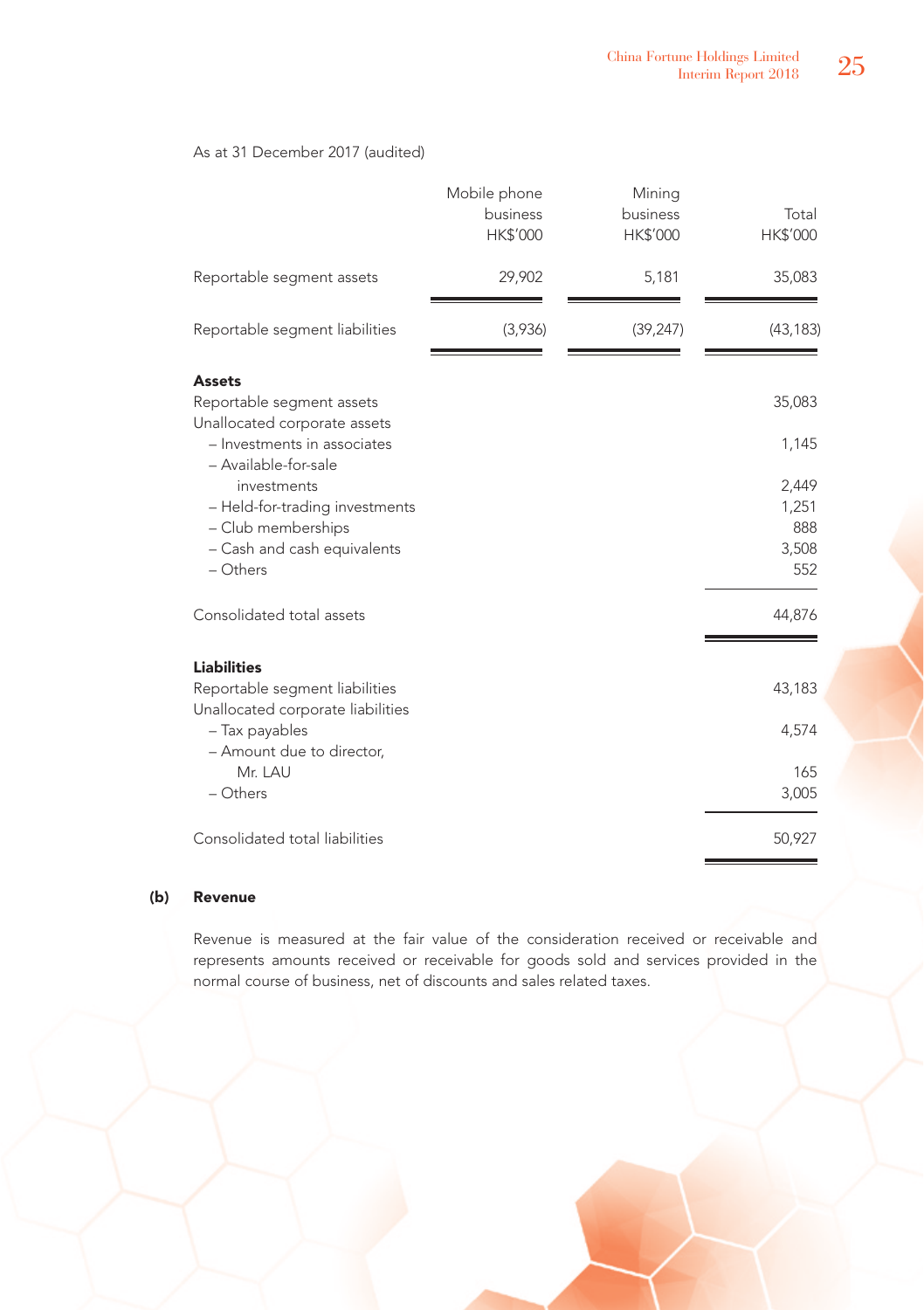5. Other gains and losses

|                                                      | <b>Six months ended</b> |               |
|------------------------------------------------------|-------------------------|---------------|
|                                                      | 30/6/2018               | 30/6/2017     |
|                                                      | <b>HK\$'000</b>         | HK\$'000      |
|                                                      | (unaudited)             | (unaudited)   |
| Impairment loss recognised in respect of prepayments |                         |               |
| paid to a supplier                                   | (10,694)                |               |
| Fair value loss on financial assets at fair value    |                         |               |
| through profit or loss                               | (421)                   |               |
| Loss on disposal/written off of plant and equipment  |                         | (36)          |
| Value-added-tax paid                                 | (1,677)                 |               |
| Exchange gain                                        |                         | $\mathcal{P}$ |
|                                                      | (12.792)                | (34)          |

### 6. Finance costs

|                                      | <b>Six months ended</b> |                 |
|--------------------------------------|-------------------------|-----------------|
|                                      | 30/6/2018               | 30/6/2017       |
|                                      | <b>HK\$'000</b>         | <b>HK\$'000</b> |
|                                      | (unaudited)             | (unaudited)     |
| Interests on other borrowings wholly |                         |                 |
| repayable within five years          | 646                     | 593             |
|                                      |                         |                 |

# 7. Income tax expense

For the six months ended 30 June 2018 and 2017, the Group's subsidiaries in the People's Republic of China (the "PRC") were subject to the Enterprise Income Tax rate of 25%.

No provision for Hong Kong Profits Tax has been made as the Group did not have any estimated assessable profits for both periods.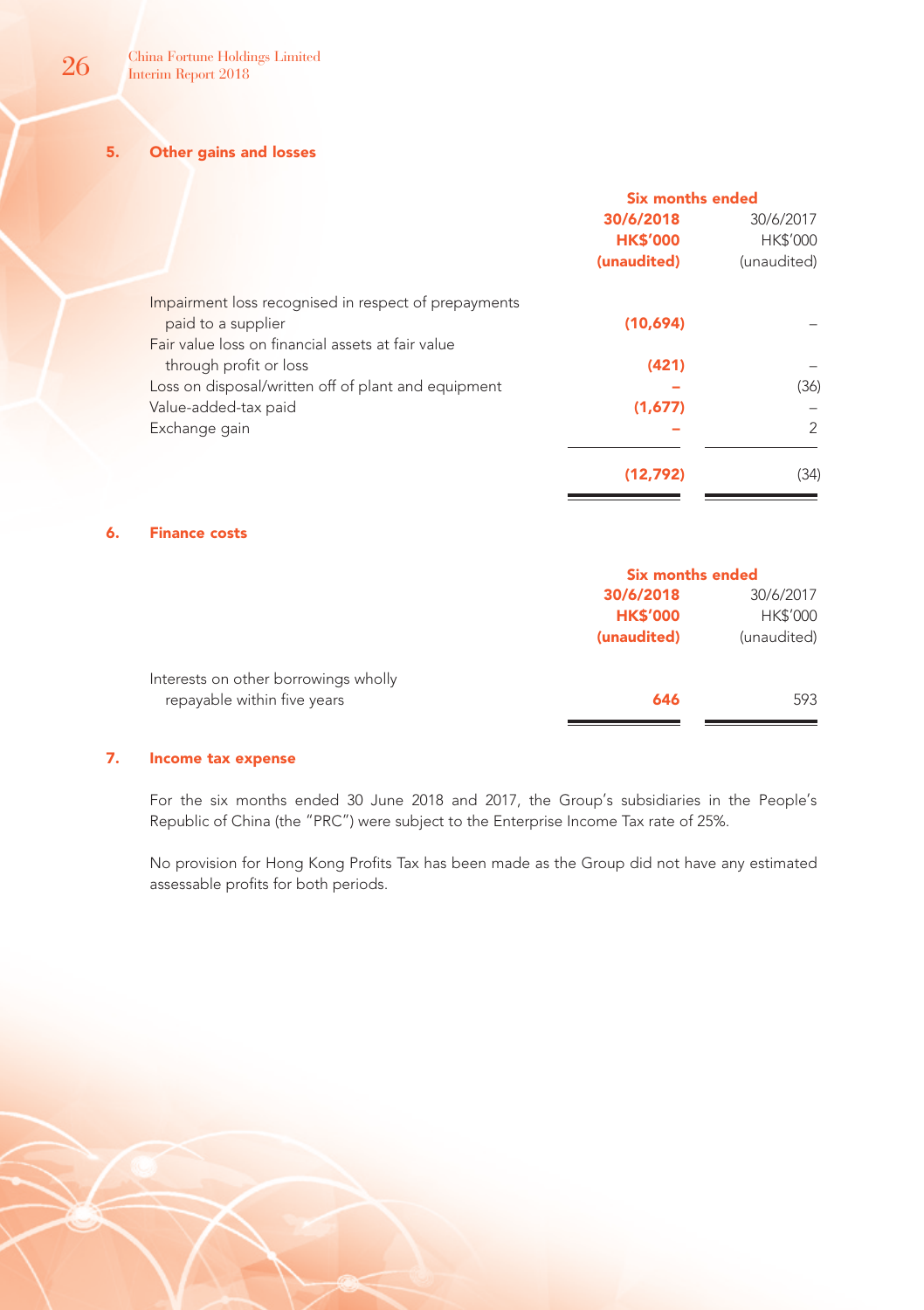### 8. Loss for the period

|                                                | Six months ended |             |
|------------------------------------------------|------------------|-------------|
|                                                | 30/6/2018        | 30/6/2017   |
|                                                | <b>HK\$'000</b>  | HK\$'000    |
|                                                | (unaudited)      | (unaudited) |
| Loss for the period has been arrived at        |                  |             |
| after charging:                                |                  |             |
| Depreciation of plant and equipment            | 6                | 166         |
| Staff costs                                    |                  |             |
| - directors' emoluments                        | 1,786            | 2,114       |
| $-$ other staff costs                          | 1,664            | 1,622       |
| - retirement benefit scheme contribution       |                  |             |
| (excluding directors)                          | 84               | 88          |
|                                                | 3,534            | 3,824       |
|                                                |                  |             |
| and after crediting:                           |                  |             |
| Service income from provision of logistics and |                  |             |
| promotion services                             |                  | 41          |
| Interest income                                | 39               | 85          |
|                                                |                  |             |

# 9. Loss per share

The calculation of loss per share for the six months ended 30 June 2018 is based on the loss for the period attributable to owners of the Company of HK\$17,584,000 (30 June 2017: loss of HK\$5,361,000) and the weighted average number of 917,779,442 shares in issue during the period (30 June 2017: 905,466,646 shares in issue).

No diluted loss per share is presented as the effect of all potential ordinary shares is anti-dilutive for the period ended 30 June 2018 and 2017.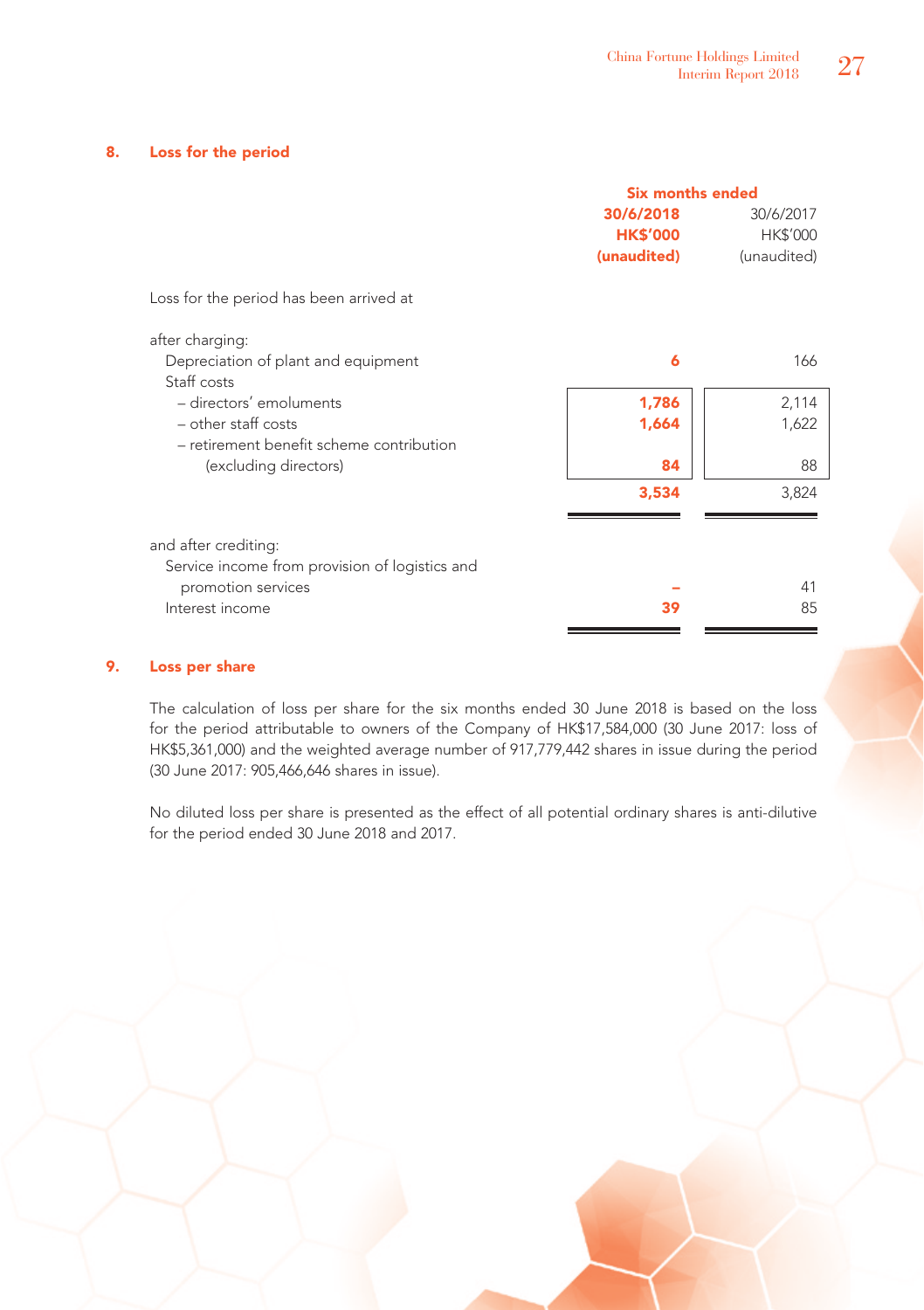## 10. Trade and other receivables

| 30/6/2018<br><b>HK\$'000</b><br>(unaudited) | 31/12/2017<br><b>HK\$'000</b><br>(audited) |
|---------------------------------------------|--------------------------------------------|
| 32,707                                      | 14,148                                     |
| (14.134)                                    | (14, 135)                                  |
| 18,573                                      | 13                                         |
| 216                                         | 379                                        |
| 36,845                                      | 36,641                                     |
| 8.368                                       | 7.847                                      |
| (42, 486)                                   | (32, 239)                                  |
| 21,516                                      | 12,641                                     |
|                                             |                                            |

The Group generally requests for full prepayment from its trade customers but it also allows certain trade customers a credit period of 30 to 90 days. The following is an aged analysis of trade receivables (net of allowance) presented based on the invoice date at the end of reporting period:

|                                                                     | 30/6/2018<br><b>HK\$'000</b><br>(unaudited) | 31/12/2017<br>HK\$'000<br>(audited) |
|---------------------------------------------------------------------|---------------------------------------------|-------------------------------------|
| Trade receivables:<br>0 to 30 days<br>31 to 90 days<br>Over 90 days | 18,559<br>14                                | 3<br>9<br>1                         |
|                                                                     | 18,573                                      | 13                                  |

### 11. Trade and other payables

The following is an aged analysis of the trade payables presented based on the invoice date at the end of reporting period:

|                             | 30/6/2018<br><b>HK\$'000</b><br>(unaudited) | 31/12/2017<br><b>HK\$'000</b><br>(audited) |
|-----------------------------|---------------------------------------------|--------------------------------------------|
| Trade payables:             |                                             |                                            |
| 0 to 30 days                | 17,006                                      |                                            |
| 31 to 90 days               |                                             |                                            |
| Over 90 days                | 46                                          | 204                                        |
|                             | 17,052                                      | 204                                        |
| Value-added-tax payables    | 227                                         |                                            |
| Prepayments from customers  | 1.144                                       | 1,221                                      |
| Other payables and accruals | 13,338                                      | 24,379                                     |
|                             | 31,761                                      | 25,804                                     |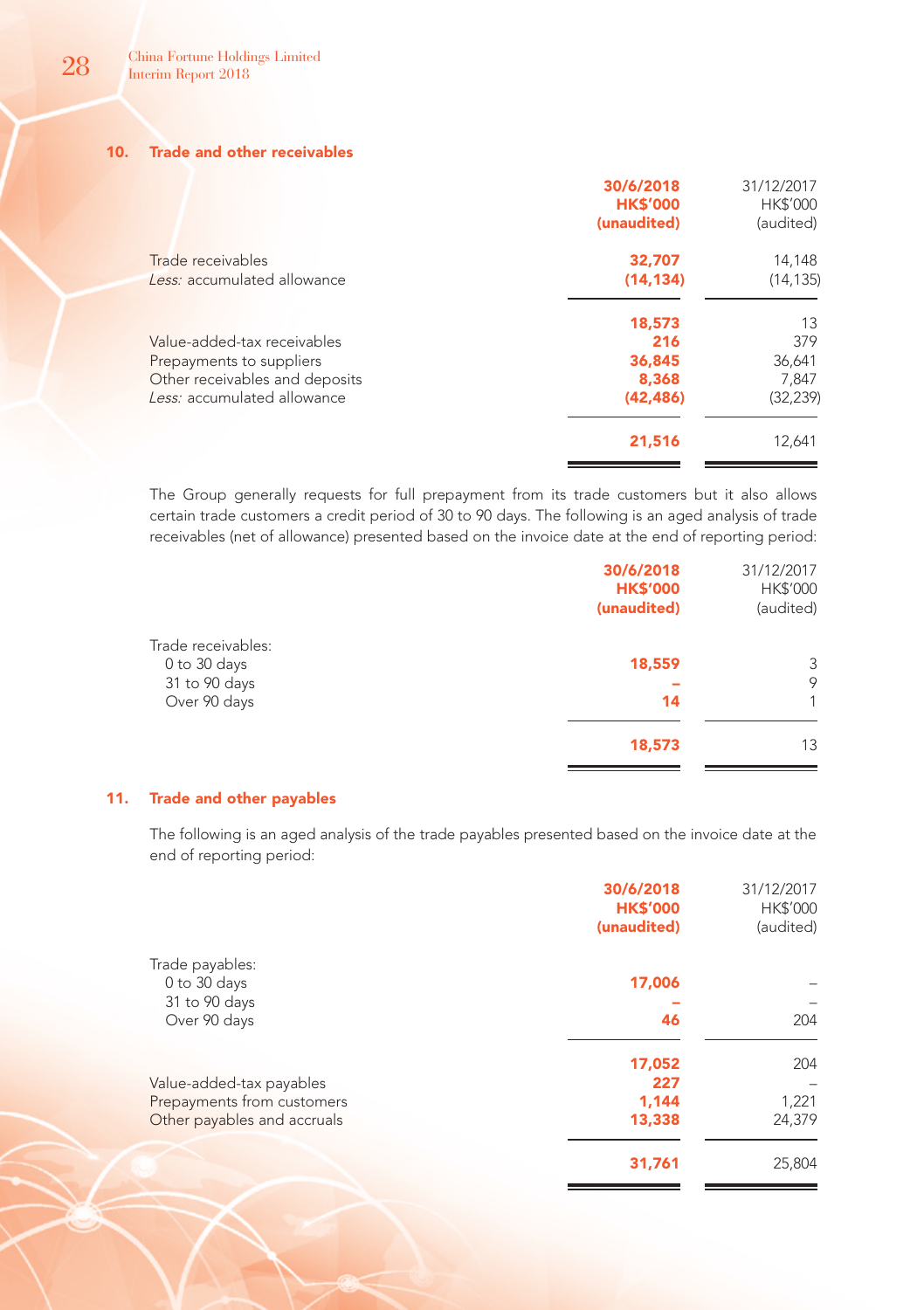# 12. Other borrowings

|                                                                                       | 30/6/2018<br><b>HK\$'000</b><br>(unaudited) | 31/12/2017<br>HK\$'000<br>(audited) |
|---------------------------------------------------------------------------------------|---------------------------------------------|-------------------------------------|
| Secured other borrowings<br>- repayable within one year<br>- repayable after one year | 14,630                                      | 14,878                              |
|                                                                                       | 14,630                                      | 14,878                              |

At the end of reporting period, the Group's other borrowings were pledged by 100,000 (31 December 2017: 100,000) tons of minerals reserve, carrying at a fixed annual interest rate of 8.47% (31 December 2017: 8.47%) per annum and repayable within two years (31 December 2017: within one year).

At 30 June 2018 and 31 December 2017, the Group did not have any banking facilities.

# 13. Share capital

|                                                                | Number of<br>ordinary shares | Share capital<br>HK\$'000 |
|----------------------------------------------------------------|------------------------------|---------------------------|
| Ordinary shares of HK\$0.10 each                               |                              |                           |
| Authorised:<br>At 31 December 2017 and 30 June 2018            | 2,000,000,000                | 200,000                   |
| Issued and fully paid:<br>At 31 December 2017 and 30 June 2018 | 917,779,442                  | 91.778                    |

# 14. Related party disclosures

# (a) Related party transactions

|                                             | <b>Six months ended</b> |                 |  |
|---------------------------------------------|-------------------------|-----------------|--|
|                                             | 30/6/2018<br>30/6/2017  |                 |  |
|                                             | <b>HK\$'000</b>         | <b>HK\$'000</b> |  |
|                                             | (unaudited)             | (unaudited)     |  |
| Purchase of goods from a subsidiary of      |                         |                 |  |
| non-controlling shareholder of a subsidiary | 11,107                  |                 |  |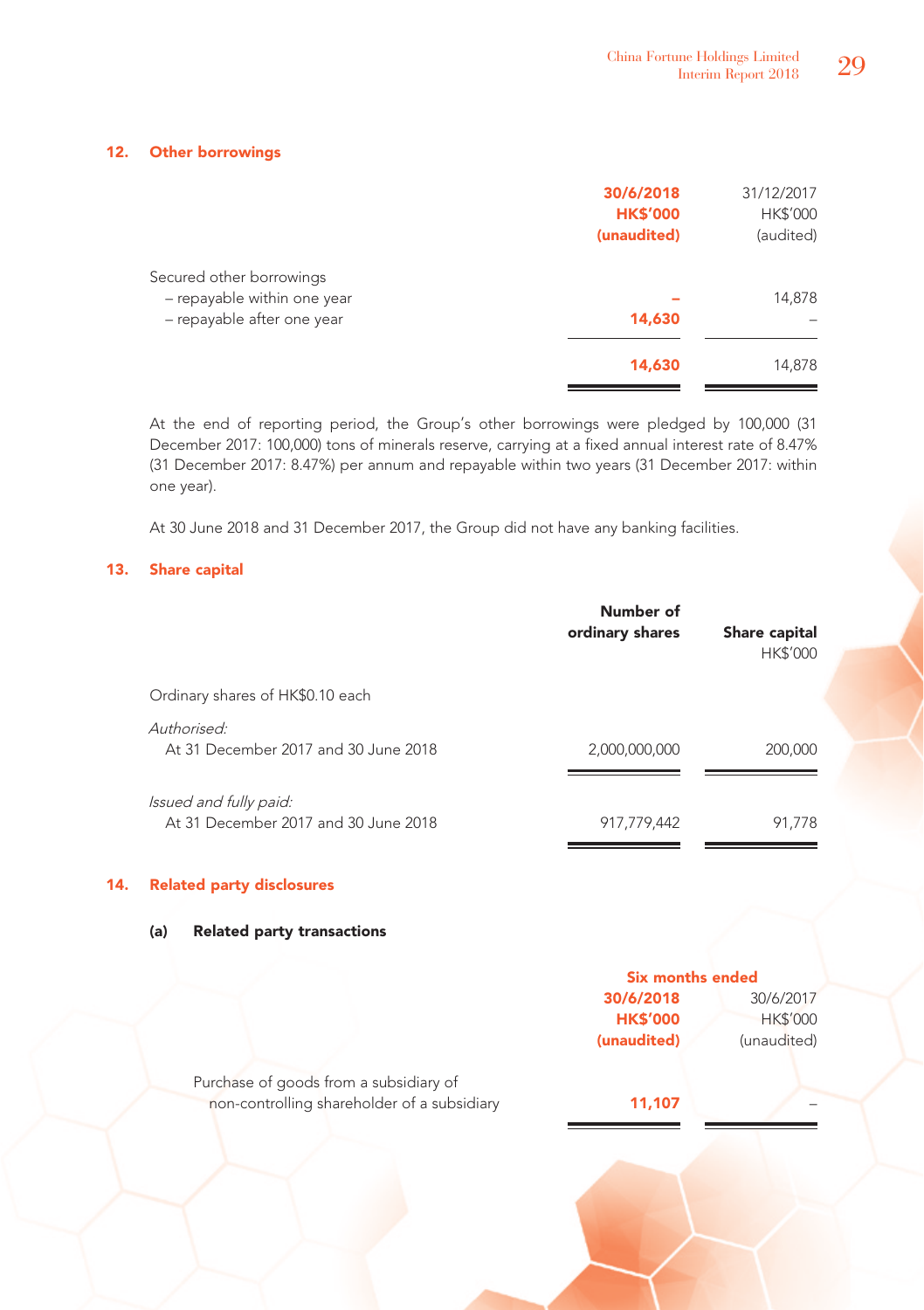# (b) Amount due from an associate

|           | 30/6/2018<br><b>HK\$'000</b> | 31/12/2017<br>HK\$'000 |
|-----------|------------------------------|------------------------|
|           | (unaudited)                  | (audited)              |
| Associate | 2,900                        | 2,382                  |

The balance is unsecured, interest-free and repayable on demand.

# (c) Amounts due to related parties

|                                                                         | 30/6/2018<br><b>HK\$'000</b><br>(unaudited) | 31/12/2017<br>HK\$'000<br>(audited) |
|-------------------------------------------------------------------------|---------------------------------------------|-------------------------------------|
| Mr. Lau (Note 1)                                                        | 4,405                                       | 165                                 |
| A subsidiary of non-controlling shareholder of<br>a subsidiary (Note 2) | 12,361                                      |                                     |

### Notes:

- 1. The balance is unsecured, interest-free and repayable on demand.
- 2. Balances are trade in nature, non-interest-bearing and have a credit term of 60 days, which are similar to those granted to major trading suppliers of the Group.

# (d) Compensation of key management personnel and senior management

The remuneration of directors and other members of the Group's key management during the period was as follows:

|                          | <b>Six months ended</b> |             |  |
|--------------------------|-------------------------|-------------|--|
|                          | 30/6/2018               | 30/6/2017   |  |
|                          | <b>HK\$'000</b>         | HK\$'000    |  |
|                          | (unaudited)             | (unaudited) |  |
| Short-term benefits      | 2,023                   | 2,286       |  |
| Post-employment benefits | 30                      | 35          |  |
|                          | 2,053                   | 2,321       |  |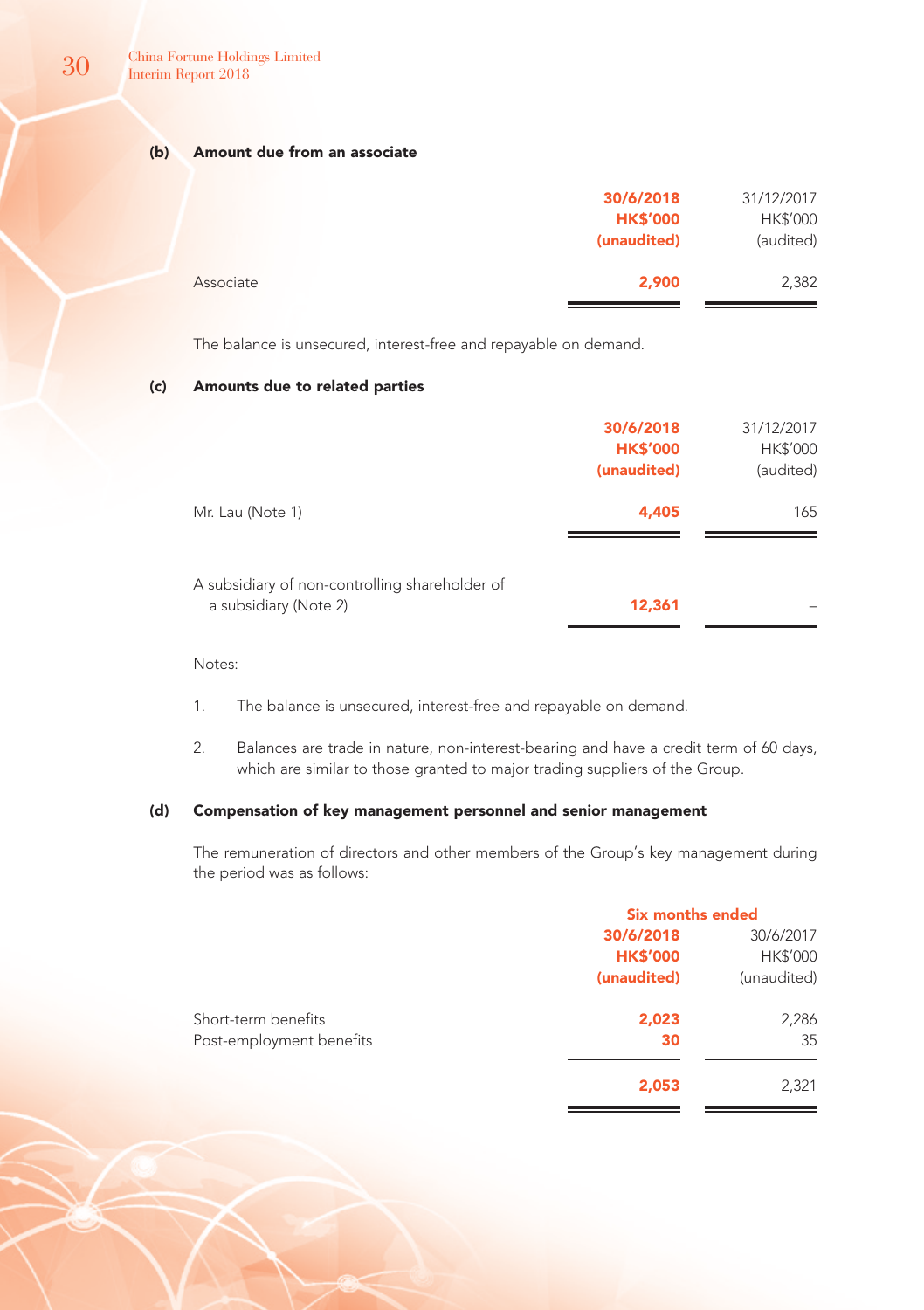# 15. Fair value measurements of financial instruments

The table below analyses financial instruments carried at fair value, by valuation method. The different levels have been defined as follows:

- Quoted prices (unadjusted) in active markets for identical assets or liabilities (level 1).
- Inputs other than quoted prices included within level 1 that are observable for the asset or liability, either directly (that is, as prices) or indirectly (that is, derived from prices) (level 2).
- Inputs for the asset or liability that are not based on observable market data (that is, unobservable inputs) (level 3).

The following table presents the Group's assets measured at fair values in the interim condensed consolidated statement of financial position in accordance with the fair value hierarchy at 30 June 2018.

|                                                                              | Level 1<br>(unaudited)<br><b>HK\$'000</b> | Level <sub>2</sub><br>(unaudited)<br><b>HK\$'000</b> | Level 3<br>(unaudited)<br><b>HK\$'000</b> | <b>Total</b><br>(unaudited)<br><b>HK\$'000</b> |
|------------------------------------------------------------------------------|-------------------------------------------|------------------------------------------------------|-------------------------------------------|------------------------------------------------|
| <b>Assets</b>                                                                |                                           |                                                      |                                           |                                                |
| Financial assets at fair value<br>through profit or loss                     |                                           |                                                      |                                           |                                                |
| - Unlisted equity investments<br>in PRC                                      |                                           |                                                      | 3,672                                     | 3,672                                          |
| - Unlisted equity investments<br>in Hong Kong<br>- Listed equity investments |                                           |                                                      | 69                                        | 69                                             |
| in PRC                                                                       | 857                                       | -                                                    | -                                         | 857                                            |
| Total financial assets                                                       | 857                                       | -                                                    | 3.741                                     | 4,598                                          |